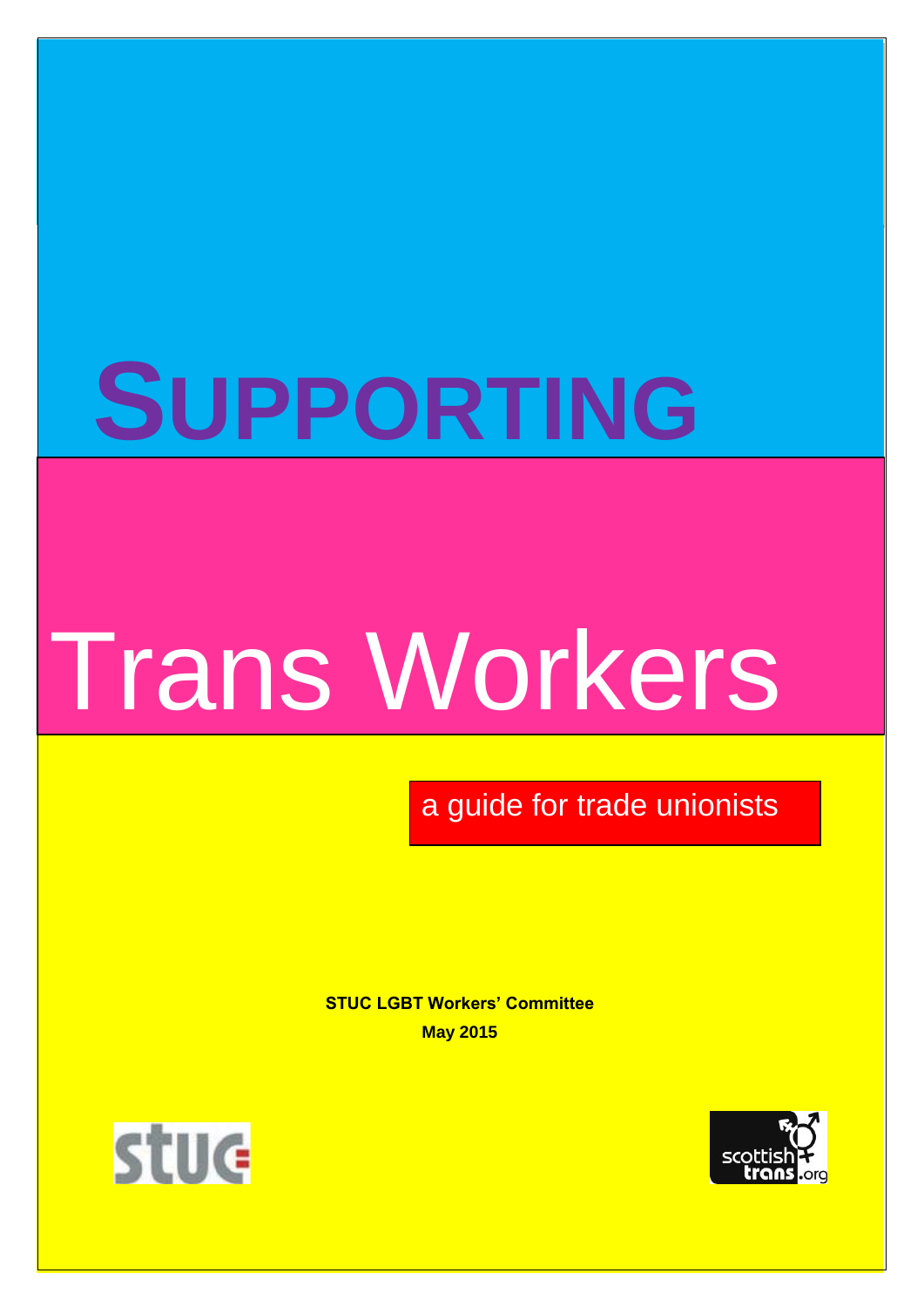## A Guide for Trade Unionists on Trans Equality

| <b>Contents</b>                                        |  |
|--------------------------------------------------------|--|
|                                                        |  |
|                                                        |  |
|                                                        |  |
|                                                        |  |
|                                                        |  |
|                                                        |  |
|                                                        |  |
|                                                        |  |
| Discrimination on the grounds of Gender Reassignment 9 |  |
|                                                        |  |
|                                                        |  |
|                                                        |  |
|                                                        |  |
|                                                        |  |
|                                                        |  |
|                                                        |  |
|                                                        |  |
|                                                        |  |
|                                                        |  |
|                                                        |  |
|                                                        |  |
|                                                        |  |
|                                                        |  |
|                                                        |  |
|                                                        |  |
|                                                        |  |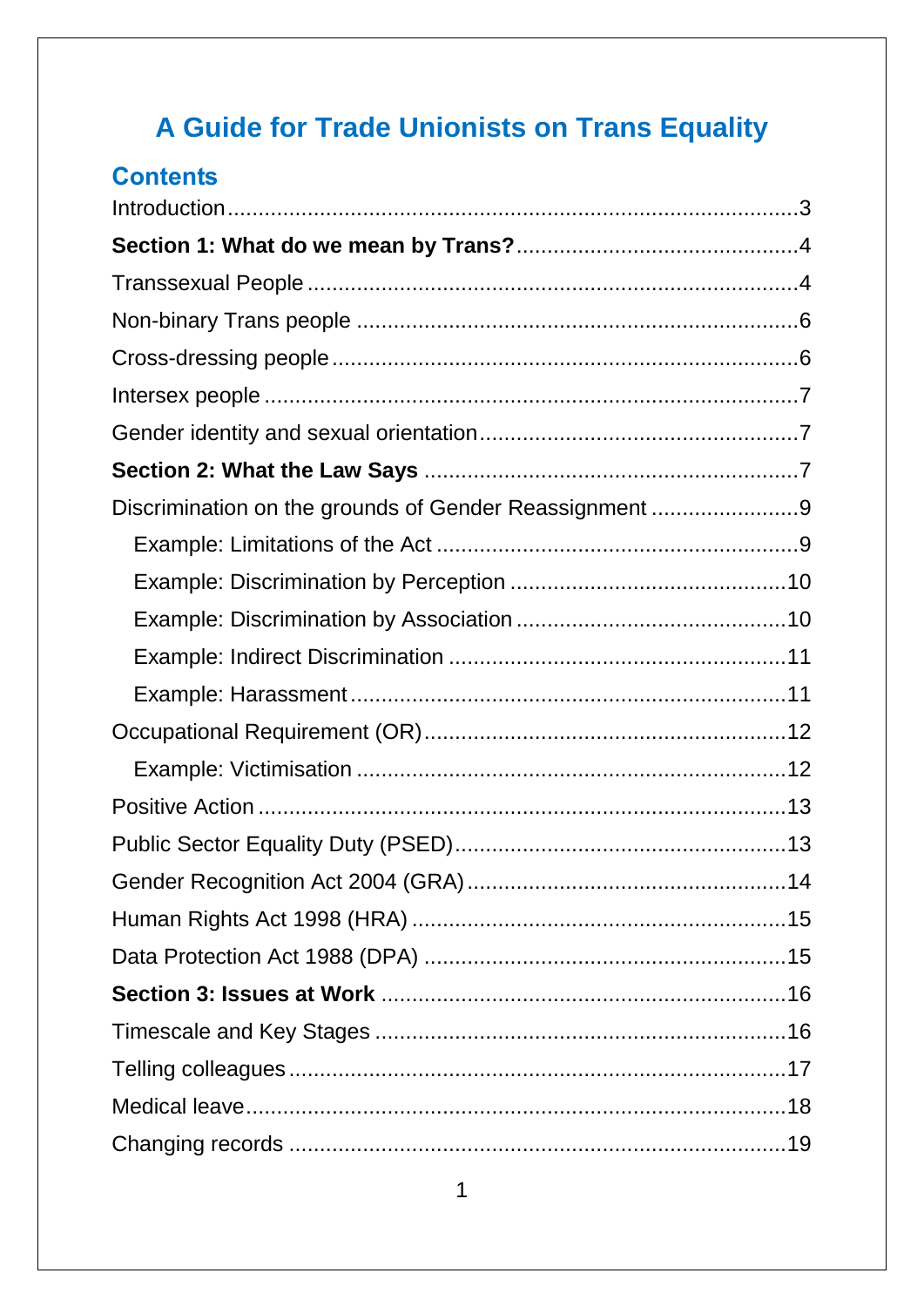<span id="page-2-0"></span>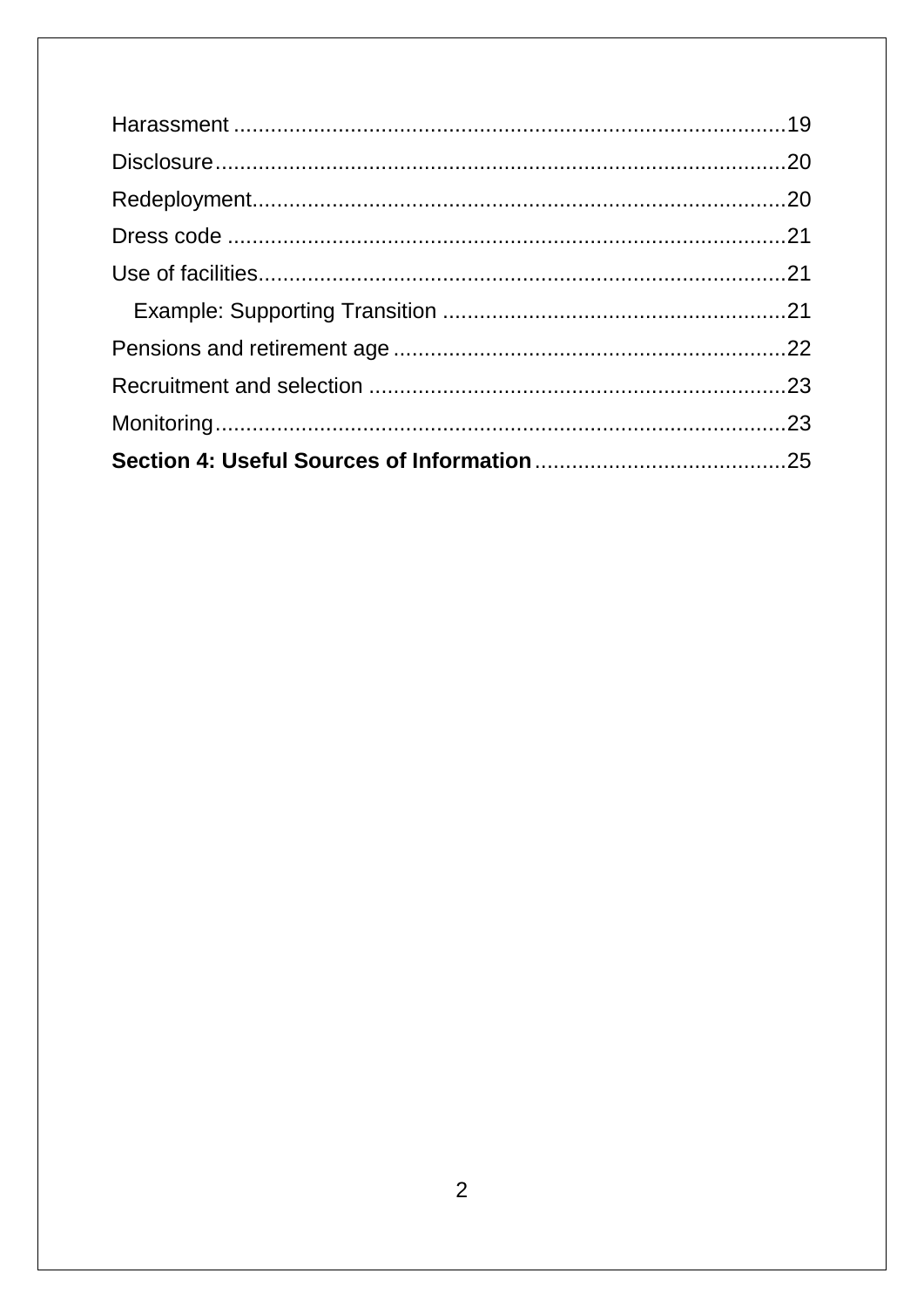#### **Introduction**

This guide is designed to help trade unions, and by extension trade unionists, to better understand the issues around trans equality. It forms part of a range of guidance produced by the STUC LGBT Workers' Committee to help promote LGBT equality in trade unions. For further information on the guides available please see the STUC LGBT Workers' Committee webpage on the STUC website.

<http://www.stuc.org.uk/about/equalities/lgbt-committee>

This guide will look at the issue of trans equality. It will provide:

- an introduction to the issues around trans equality;
- information on the legal framework that is currently in place in Scotland; and
- quidance on common workplace issues that are faced by trans members

The guide should therefore be useful to a range of trade unionists from trade union officials, to shop stewards, equality reps and union members more generally. This guide can also be used as a basis to produce further union specific guidance or to help in the preparation of policies at a workplace level.

In addition to producing this guide, the STUC LGBT Workers' Committee would welcome any invites to come and speak with branches, equality committees and others to help advance all our understanding of trans equality and the issues trans members face.

It is important for trade unions and employers to have a clear focus on trans issues. Due to the nature of trans discrimination in our society unless an organisation is *explicitly* transgender inclusive, many trans people considering transitioning may fear the reaction of their colleagues and managers and will either never make the move to transition, with impacts on their mental health and productivity in the workplace or they may choose to leave the organisation rather than 'come out' as trans.

Making an organisation trans inclusive, is therefore an active rather than a passive process. This guide should help trade unions undertake the work necessary to make trans equality a reality in workplaces across Scotland.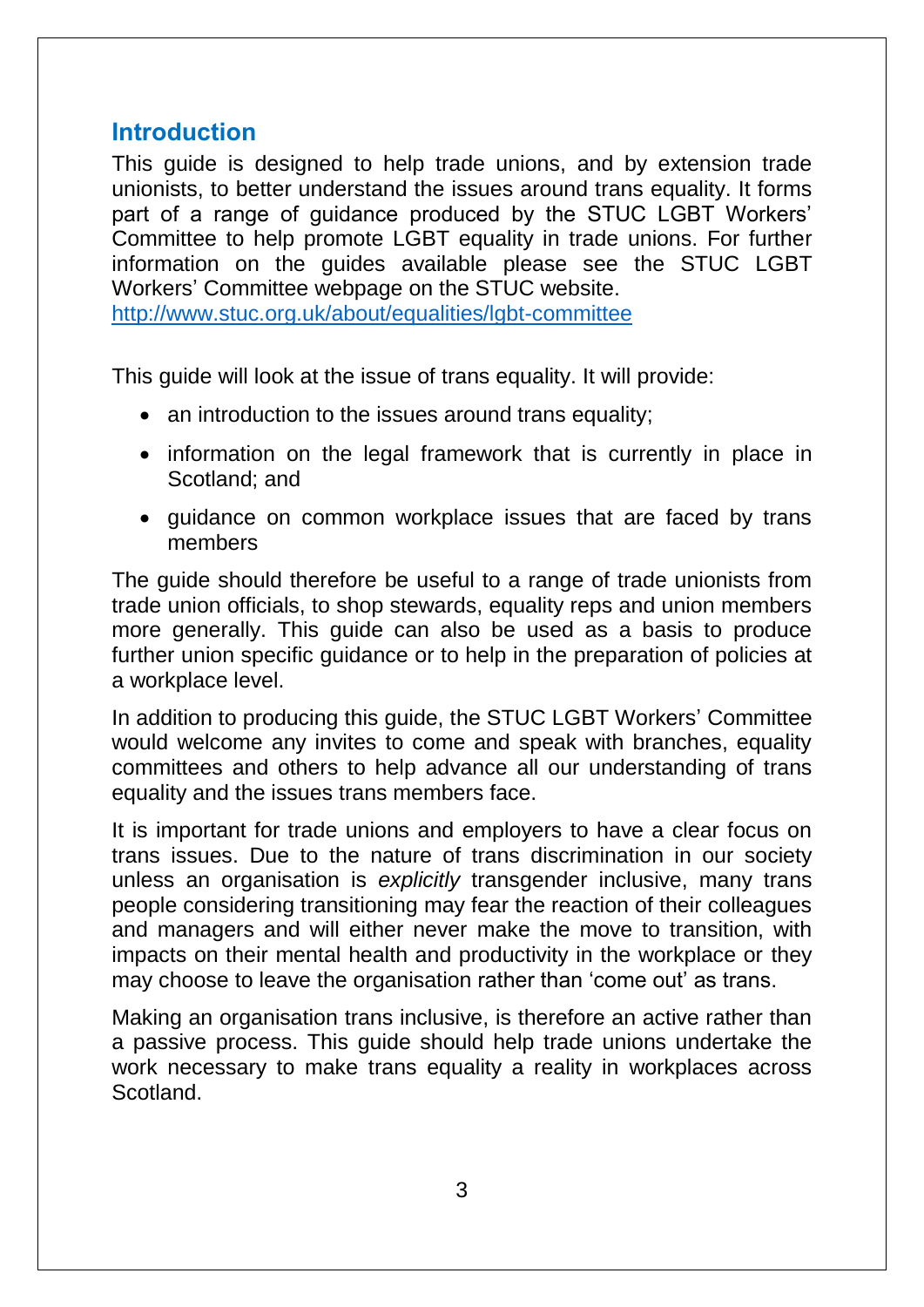## <span id="page-4-0"></span>**Section 1: What do we mean by Trans?**

In the UK, the terms transgender people or trans people are commonly used as umbrella terms to cover the diverse ways that people find their gender identity and / or gender expression differs from the gender they were assigned at birth. Within this there can be a number of ways in which gender identity can be broken down and it is useful to think of gender using the diagram below.

#### *Physical body*

A person's physical body has characteristics that are gendered, including genes, hormones, internal organs and external features.

|                  | <b>PHYSICAL BODY</b>     |                 |
|------------------|--------------------------|-----------------|
| <b>MALE</b>      | <b>INTERSEX</b>          | <b>FEMALE</b>   |
|                  | <b>GENDER IDENTITY</b>   |                 |
| <b>MAN</b>       | <b>OTHER</b>             | <b>WOMAN</b>    |
|                  | <b>GENDER EXPRESSION</b> |                 |
| <b>MASCULINE</b> | <b>ANDROGYNOUS</b>       | <b>FEMININE</b> |

#### *Gender identity*

A person's gender identity is their internal sense of where they exist in relation to being a woman or a man.

#### *Gender expression*

A person's gender expression is their external gender-related clothing and behaviour, including interests and mannerisms

In this way there are different elements that can affect how a trans person experiences being trans. Some of the more common ways that trans people may describe themselves, as explained by the Scottish Transgender Alliance, are set out below.

#### <span id="page-4-1"></span>**Transsexual People**

Transsexual people strongly and consistently self-identify as a different gender from the gender they were assigned at birth and therefore experience an intense need to transition from male to female (trans women) or from female to male (trans men). This may or may not involve hormone treatment or undergoing various surgical procedures.

A **trans woman** is someone who was assigned male at birth but has a clear and constant gender identity as a woman. She therefore experiences an intense need to undergo male to female (MTF) gender reassignment to live completely and permanently as a women.

Following gender reassignment, she may prefer to describe herself as woman with a trans history.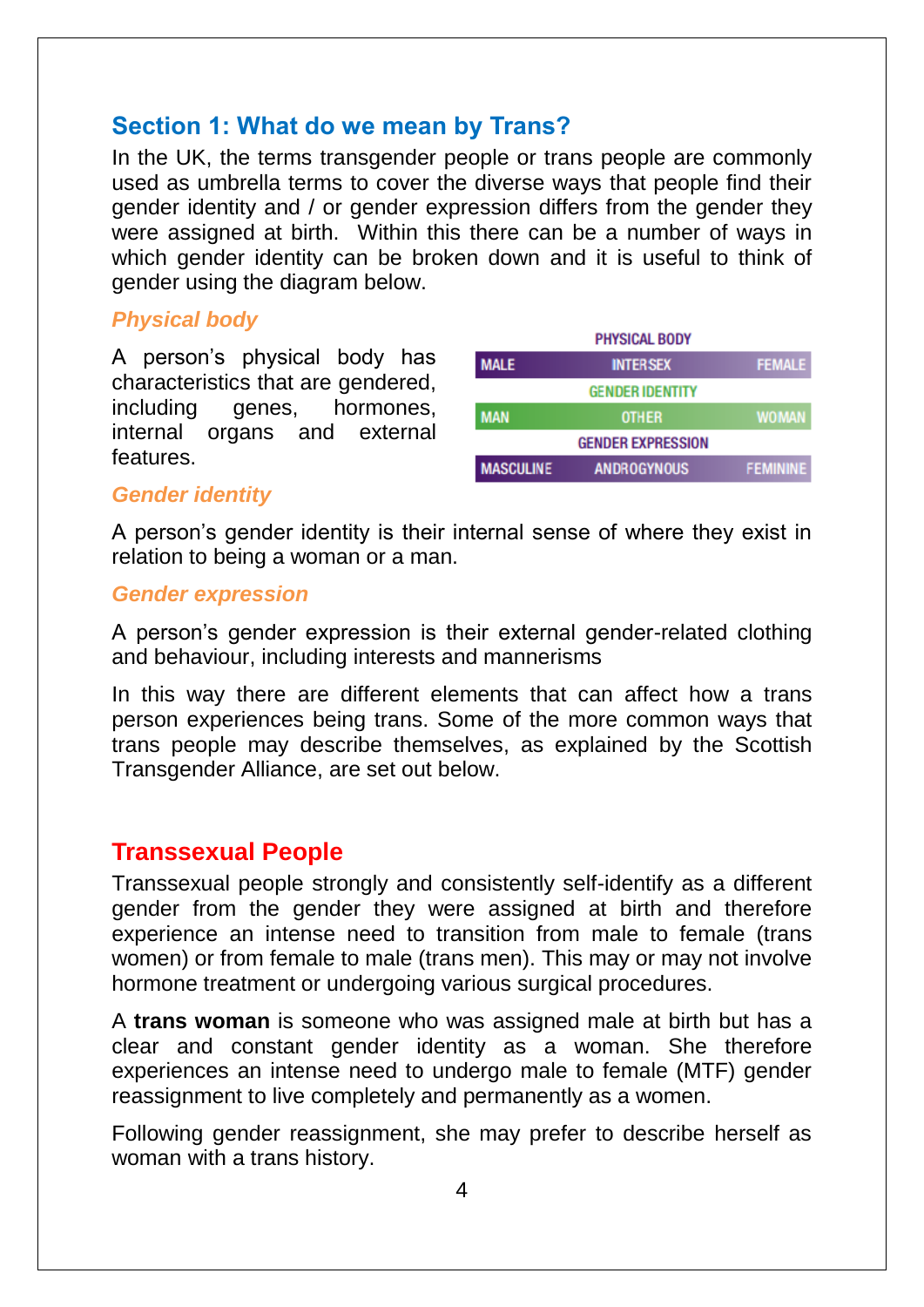A **trans man** is someone who was assigned female at birth but has a clear and constant gender identity as a man. He therefore experiences an intense need to undergo female to male (FTM) gender reassignment to live completely and permanently as a man. Following gender reassignment, he may prefer to describe himself as a man with a trans history.

The process of gender reassignment that transsexual people go through in order to live in accordance with their gender identity is often informally called 'transitioning'. It is an individualised process which varies in length, stages and complexity from person to person. In addition to social changes such as starting to use a new name and pronouns, it may involve physical changes through hormone treatment and sometimes surgical procedures. Whether or not someone accesses hormone treatment or various surgeries is a private and personal decision and is not relevant to their right to have their gender identity respected. The Equality Act does not require any medical supervision, diagnosis or particular treatment in order to count as undergoing gender reassignment.

While some people will be proud of their trans status and see it as an important part of their identity there are others who when they complete their transition, may no longer regard themselves as being under the trans umbrella. They might consider having been transsexual as an aspect of their medical history that has now been resolved. In such cases, they simply describe themselves as men or as women and it is disrespectful, and potentially unlawful, to insist on calling them trans, transgender or transsexual against their wishes.

Trans people are protected by the Data Protection Act 1998 and the Equality Act 2010 regardless of whether they have a Gender Recognition Certificate. Additionally, once a Gender Recognition Certificate has been issued, the Gender Recognition Act gives trans people a specific enhanced right to privacy. Anyone who acquires information in an official capacity about someone's trans status is liable to criminal proceedings if they pass that information to a third party without the permission of the individual. So, if an employer, line manager, colleague, union rep or official finds out about someone's trans status and tells anyone else on purpose or by accident and without the trans person's permission, the perpetrator risks being prosecuted and fined. There are a small number of exceptions, including that it is lawful to provide the information to the police or to a lawyer.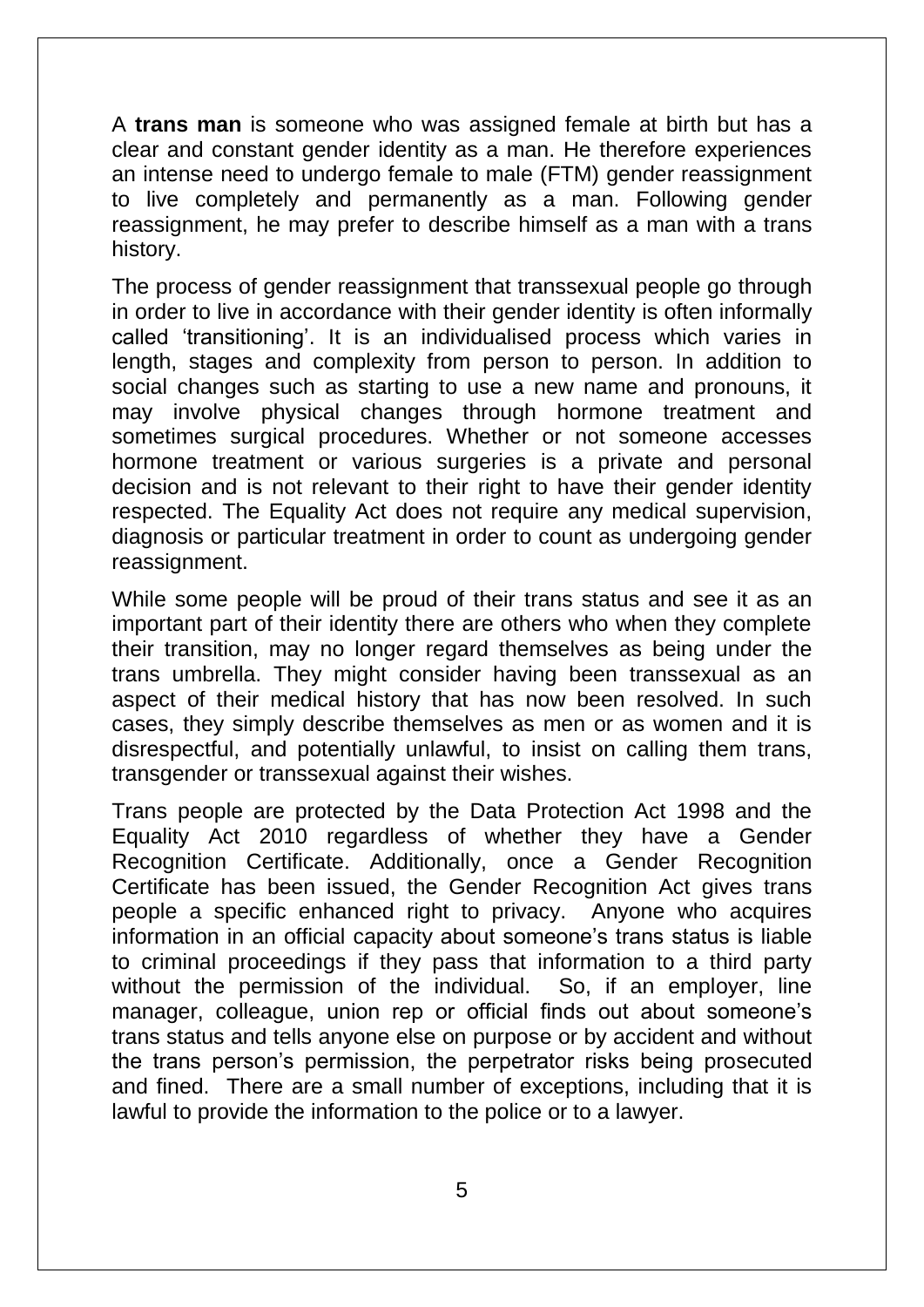#### <span id="page-6-0"></span>**Non-binary Trans people**

Some people do not feel comfortable thinking of themselves as simply either men or women. Instead they feel that their gender identity is more complicated to describe. It is important to remember that being a nonbinary trans person is not the same thing as being an intersex person. Some non-binary trans people may identify their gender as a mixture of being a man and a woman or as fluctuating between man and woman. Alternatively, they may feel they have no gender and prefer simply to be seen as just a human being. Non-binary trans people have created various new words to describe themselves, the most common currently being: genderqueer; gender-fluid; gender-variant and agender, although other terms are occasionally used. Some people will prefer not to define themselves using anything more specific than just transgender or trans.

Respecting non-binary gender identities is equally important to respecting all other aspects of people's identities. Therefore, it is important to use the name, title and pronouns that a non-binary person requests. The gender neutral pronoun **they** is most often requested by non-binary people, as the new gender neutral title Mx.

Non-binary trans people span a wide range of desires to transition. Some have no interest at all in undergoing any form of gender reassignment. Others may wish to partially transition. Some may undergo the same gender reassignment process as transsexual people but reject identifying simply as a man or a woman after transition. Occasionally, the desire to transition might fluctuate over time. It is important to note that many non-binary people are protected under the Equality Act 2010 because someone proposing to undergo **any part** of a process of gender reassignment counts as having the protected characteristic. There is no requirement to complete any particular process of gender reassignment in order to be protected under the Equality Act.

#### <span id="page-6-1"></span>**Cross-dressing people**

Some people dress occasionally or more regularly in clothes which are not traditionally associated with the gender they were assigned at birth. They often feel a strong recurring need to cross-dress in order to best express their full personality but are generally happy with their birth gender and usually have no wish to undergo any part of a process of gender reassignment.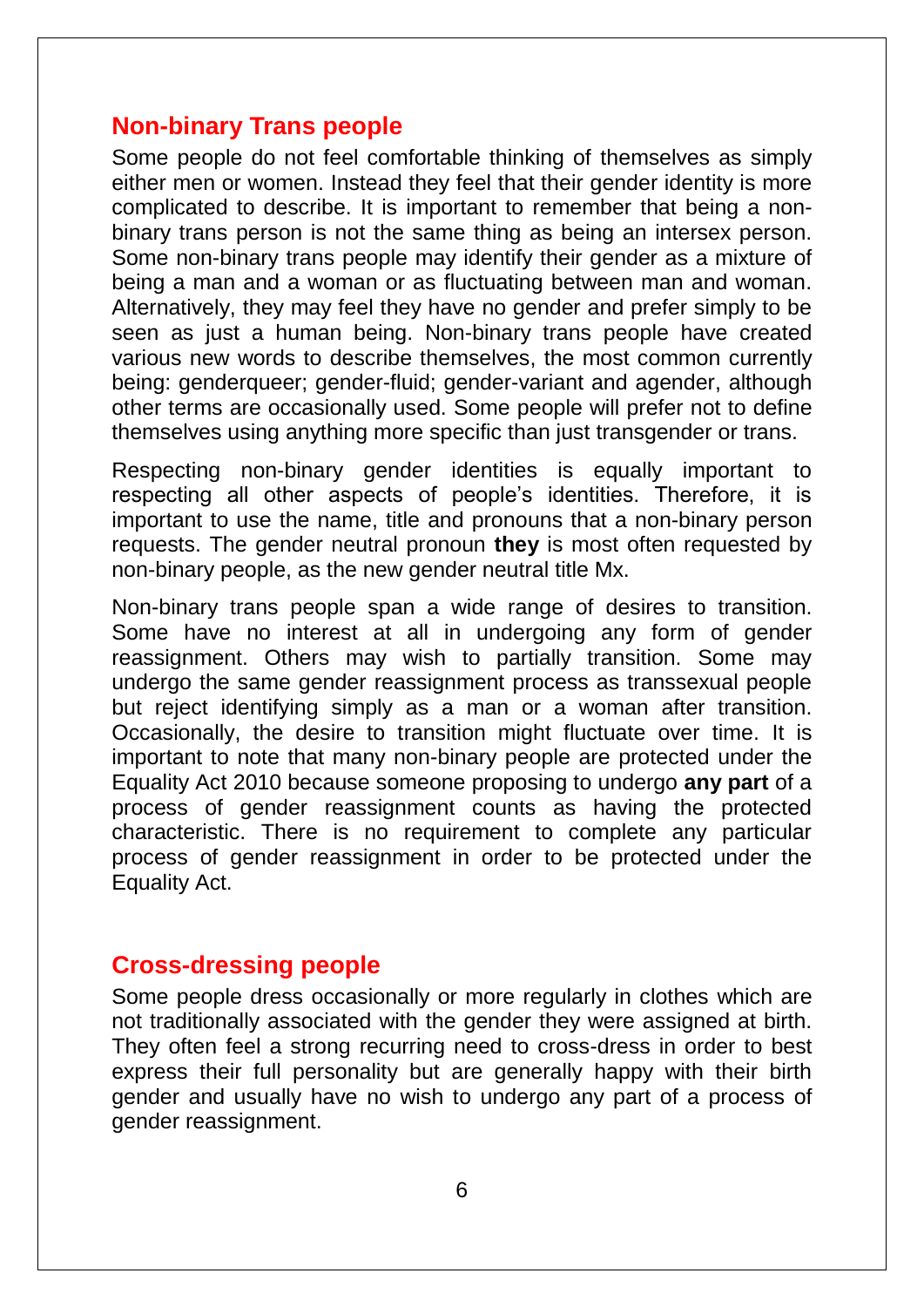#### <span id="page-7-0"></span>**Intersex people**

Sometimes a person is born with aspects of their external genitals, their internal reproductive system or their chromosomes that are in-between what is considered clearly male or female. People born with these kinds of variations are often referred to as intersex people. There are many different intersex variations. Some intersex variations may be noticed prenatally or at birth, some become apparent at puberty, or when trying to conceive, or through random chance during unrelated medical examinations or interventions. Most intersex people identify with the gender they were assigned at birth.

Some of the issues faced by intersex people can be similar to those faced by trans people. For example, some intersex people and trans people are labelled by others as a gender that doesn't match their gender identity.

However, there are many significant differences between the experiences of trans people and intersex people. For example, intersex people are often identified as such by doctors while they are very young children and their genitals may be operated upon before they are old enough to give or withhold informed consent. They may face a long struggle with doctors to get honest information about their intersex variation and any surgery that was carried out on them when they were young.

Therefore it is very important to remember that being trans (including having a non-binary gender identity) is not the same a being intersex.

#### <span id="page-7-1"></span>**Gender identity and sexual orientation**

Put simply, gender refers to who you are, while sexual orientation refers to who you are attracted to.

Transgender people can be straight, gay/lesbian or bisexual just the same as everyone else.

#### <span id="page-7-2"></span>**Section 2: What the Law Says**

Please note the following information is legally correct at the time of publishing – May 2015.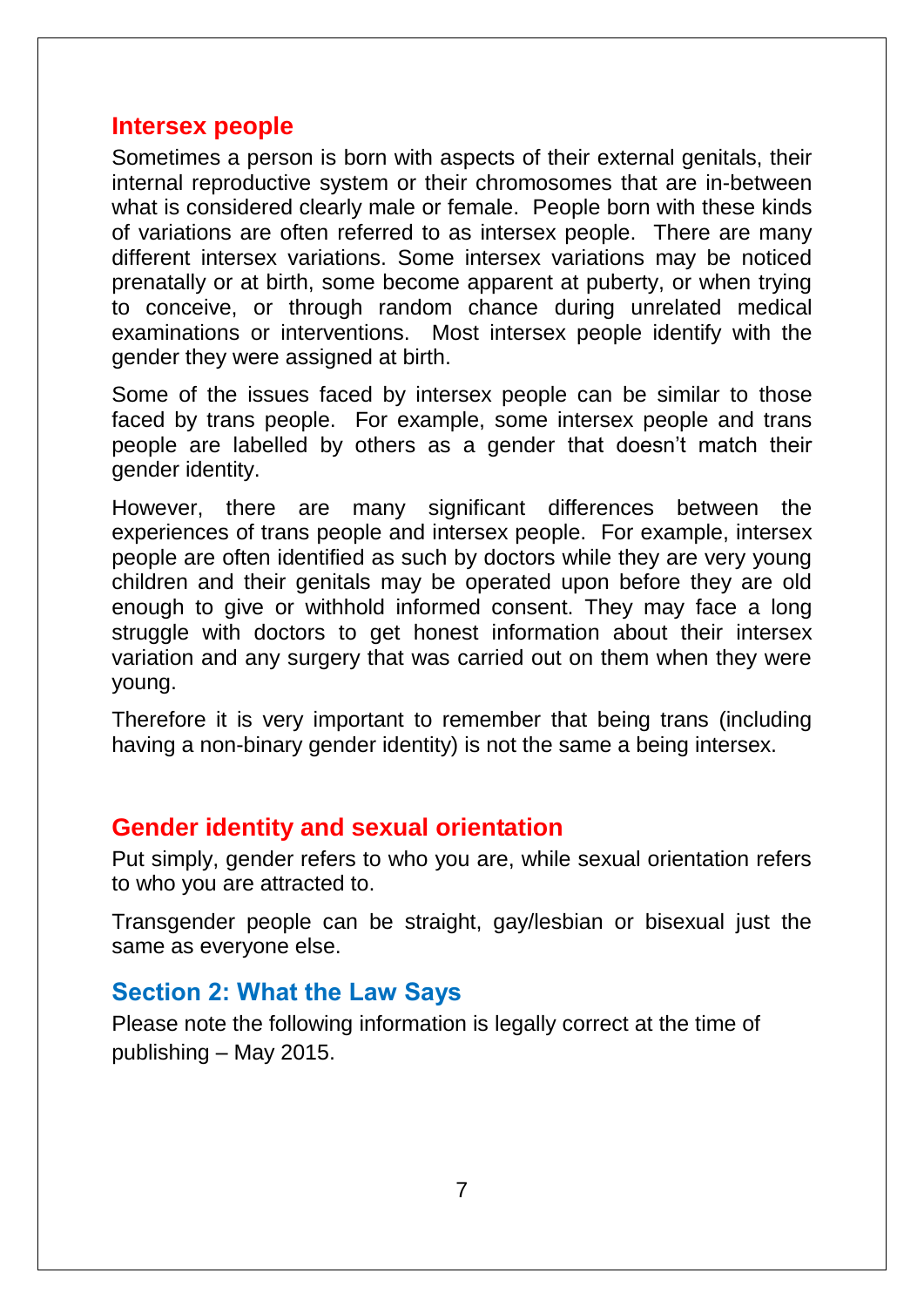## **The Equality Act 2010**

Section 7 of the Equality Act sets out 9 protected characteristics, where discriminatory treatment because of this characteristic becomes unlawful:

- age;
- disability;
- gender reassignment;
- marriage and civil partnership:
- pregnancy and maternity;
- race:
- religion or belief;
- sex or gender;
- sexual orientation.

Section 7 of the Equality Act defines the protected characteristic of gender reassignment as a person who "is proposing to undergo, is undergoing or has undergone a process (or part of a process) for the purpose of reassigning the person's sex by changing physiological or other attributes of sex."

Legal protection applies from the moment when the person decides to begin gender reassignment and informs someone of that intention, even if they change their mind later on.

This underlines the fact that gender reassignment is a personal process rather than a medical one, in moving from one's birth sex to the role and presentation that matches their gender identity. An individual does not need to be undergoing medical supervision to be protected. So, for example, a trans person who decides to permanently live in a new gender role simply by changing their name and gender pronouns without undergoing any medical procedures would be covered.

The Act does however require that a person should have at least proposed to undergo gender reassignment but it does not require such a proposal to be irrevocable. People who start any part of a gender reassignment process but then decide to stop still have the protected characteristic of gender reassignment.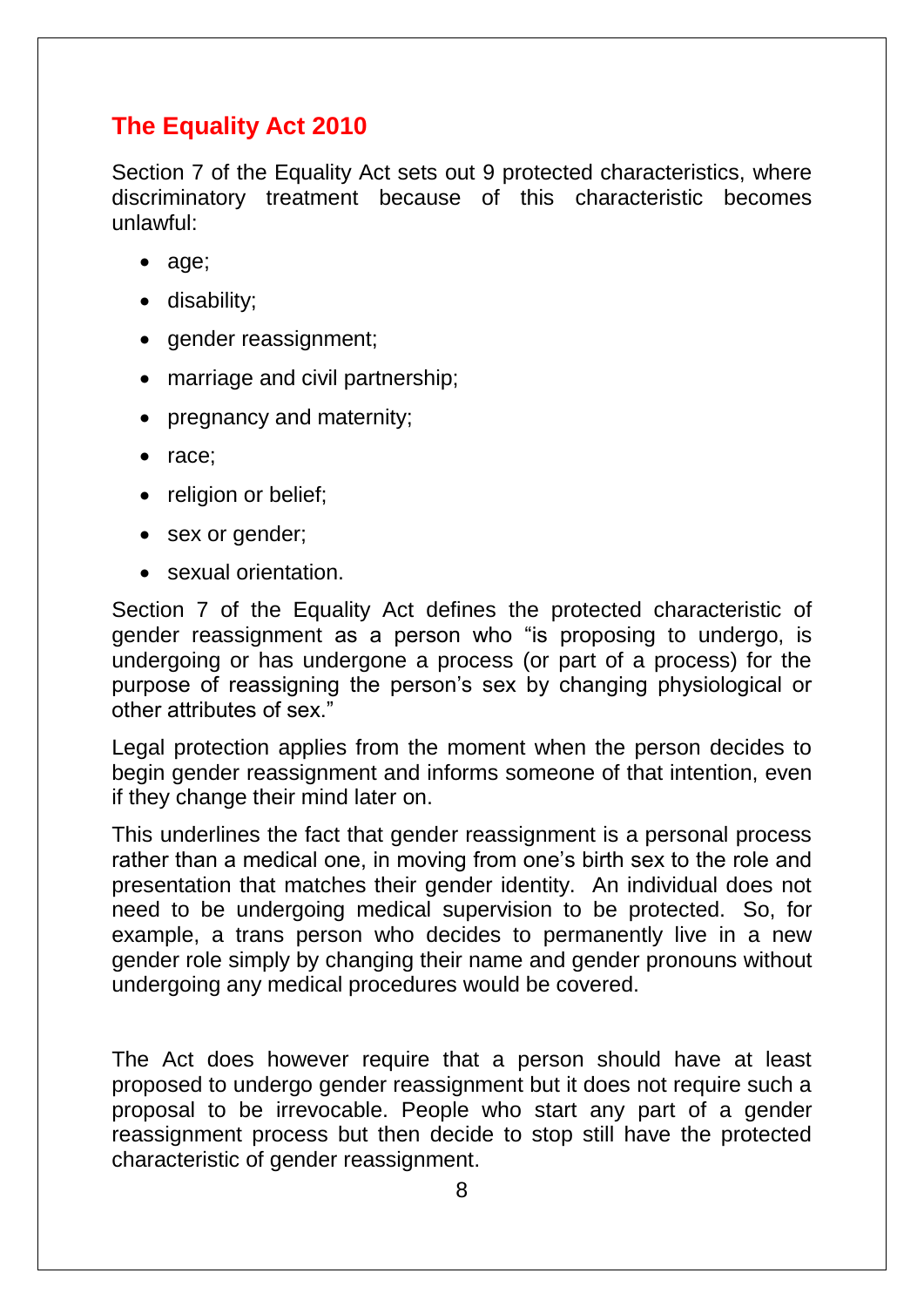Someone who is non-binary is protected if they decide to undergo any part of a process of gender reassignment away from their birth assigned gender but don't end up living fully in the other binary gender. Protection is also provided where, as part of the process of reassigning their sex, someone is driven by their gender identity to cross-dress, but not where someone chooses to cross-dress for some other reason.

#### Example: Limitations of the Act

Before a formal dinner organised by his employer, a worker tells his colleagues that he intends to come to the event dressed as a woman 'for a laugh'. His manager tells him not to do this, as it would create a bad image of the company. Because the worker has no intention of undergoing gender reassignment, he would not have a claim for discrimination.

On the other hand, if the employer had said the same thing to a worker driven by their gender identity to cross-dress as a woman as part of the process of reassigning their sex, this could amount to direct discrimination because of gender reassignment

In order to be protected under the Act, there is no requirement for a transsexual person to inform their employer of their gender reassignment status. However, if a worker is proposing to undergo gender reassignment or is still in the process of transitioning, they may want to discuss their needs with their employer so the employer can support them during the process.

#### <span id="page-9-0"></span>**Discrimination on the grounds of Gender Reassignment**

The Equality Act 2010 makes it unlawful to treat people less favourably in employment, training, recruitment and selection, and also in the provision of goods, services and facilities on the grounds of gender reassignment. When considering whether discrimination has taken place gender reassignment must be one significant part of the reason for the less favourable treatment but it does not have to be the only reason.

There are two main types of discrimination under the Equality Act: direct discrimination and indirect discrimination.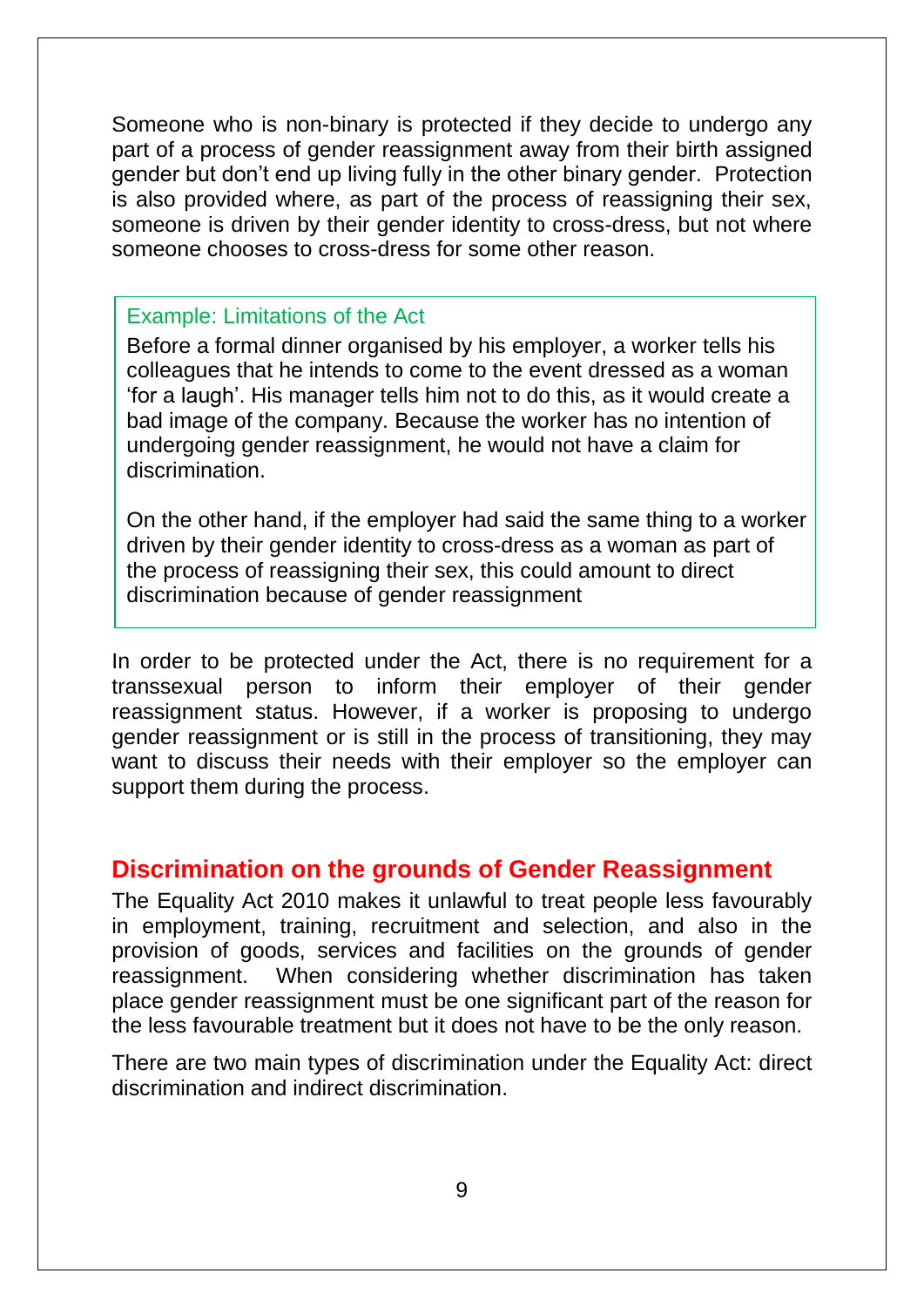**Direct Discrimination**: this occurs when someone is treated less favourably than others because of gender reassignment, *whether actual or perceived*, or because they associate with someone who intends to undergo, is undergoing or has undergone gender reassignment.

Less favourable treatment is some sort of disadvantage suffered by the individual, for example, failure to gain promotion. However, the EHRC Code of Conduct makes it clear that the "the worker does not have to experience actual disadvantage (economic or otherwise) for the treatment to be less favourable. It is enough that the worker would have preferred not to be treated differently from the way the employer treated another person."

It is direct discrimination to treat a person less favourably because you think they possess a particular protected characteristic, even if the person does not actually possess that protected characteristic – this is **discrimination by perception**.

#### Example: Discrimination by perception

A member of staff applies for promotion within his department. He is not shortlisted as his manager thinks he is a trans person and therefore would not have the respect of his team if he is promoted. The man is not trans but can claim discrimination by perception under the Equality Act.

**Discrimination by association** happens when a person is treated less favourably in a situation because they associate with another person who possesses a protected characteristic.

#### Example: Discrimination by association

A staff member has an offer of promotion withdrawn when she tells her manager that her daughter is undergoing medical transitioning. The manager believes the employee may need time off and will not be able to focus on the new role sufficiently in these circumstances. The woman could claim discrimination by association under the Equality Act.

**Indirect Discrimination:** this can occur where there is a provision, criteria or, practice that applies to a range of workers, but particularly disadvantages people who intend to undergo, are undergoing or have undergone gender reassignment.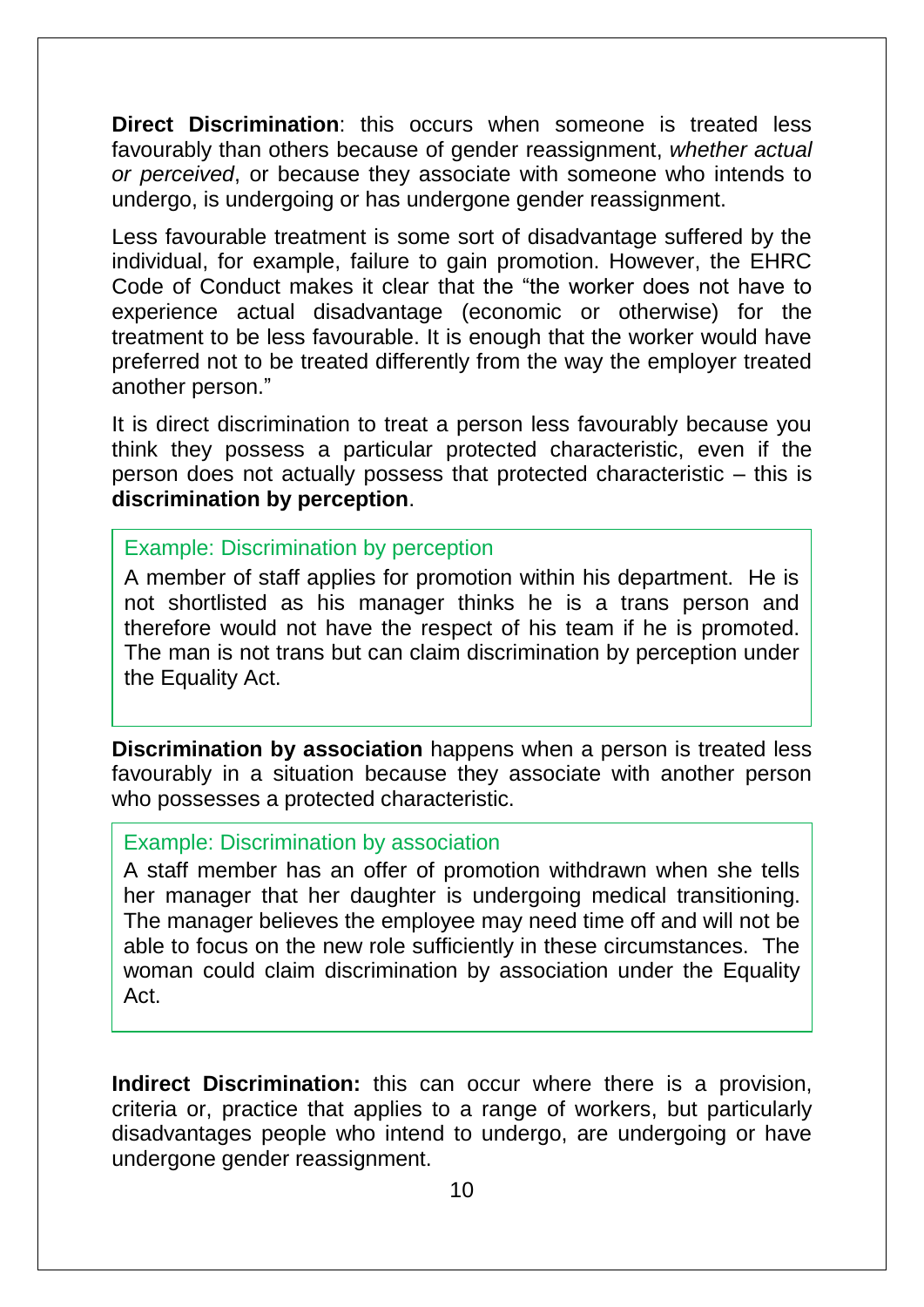It is important to note that while direct discrimination on the grounds of gender reassignment, once established, would be considered unlawful, there is a defence for indirect discrimination. In this regard a practice that treats a trans person less favourably than other workers would be lawful if the employer can show that it is a "proportionate means of achieving a legitimate aim." There is no definition of a legitimate aim but a tribunal will expect an employer to produce 'good persuasive evidence' that the aim was both legitimate and proportionate. It is also important to note that 'good industrial relations' cannot be used to justify a case of indirect discrimination.

In the case of indirect discrimination it is necessary to prove genuine disadvantage as a result of the policy, criteria or practice. It is also important to show disadvantage to a group of workers, in comparison to another group of workers.

#### Example: Indirect Discrimination

An employer has a policy that they will not amend their records of an employee once the employee has left the organisation, to ease administrative burden on staff but also to reduce errors and the likelihood of data becoming corrupted. A former employee contacts the employer and asks that their records be updated to include their new name, as they have now transitioned to a new gender. The employee is keen that they should be able to seek a reference from the company which does not expose her trans status to her new employer. The employer's policy could amount to indirect discrimination.

**Harassment:** This is when unwanted conduct related to gender reassignment has the purpose or effect of violating a person's dignity or creating an intimidating, hostile, degrading, humiliating or offensive environment. This may be a single incident or more than one.

#### Example: Harassment

A worker was referred to by her former colleagues as "he, she, it, whatever" and told to use a male changing room. The employment tribunal found that her employer had failed to protect her from "an atmosphere of intimidation and hostility caused by the fact that she was undergoing gender reassignment."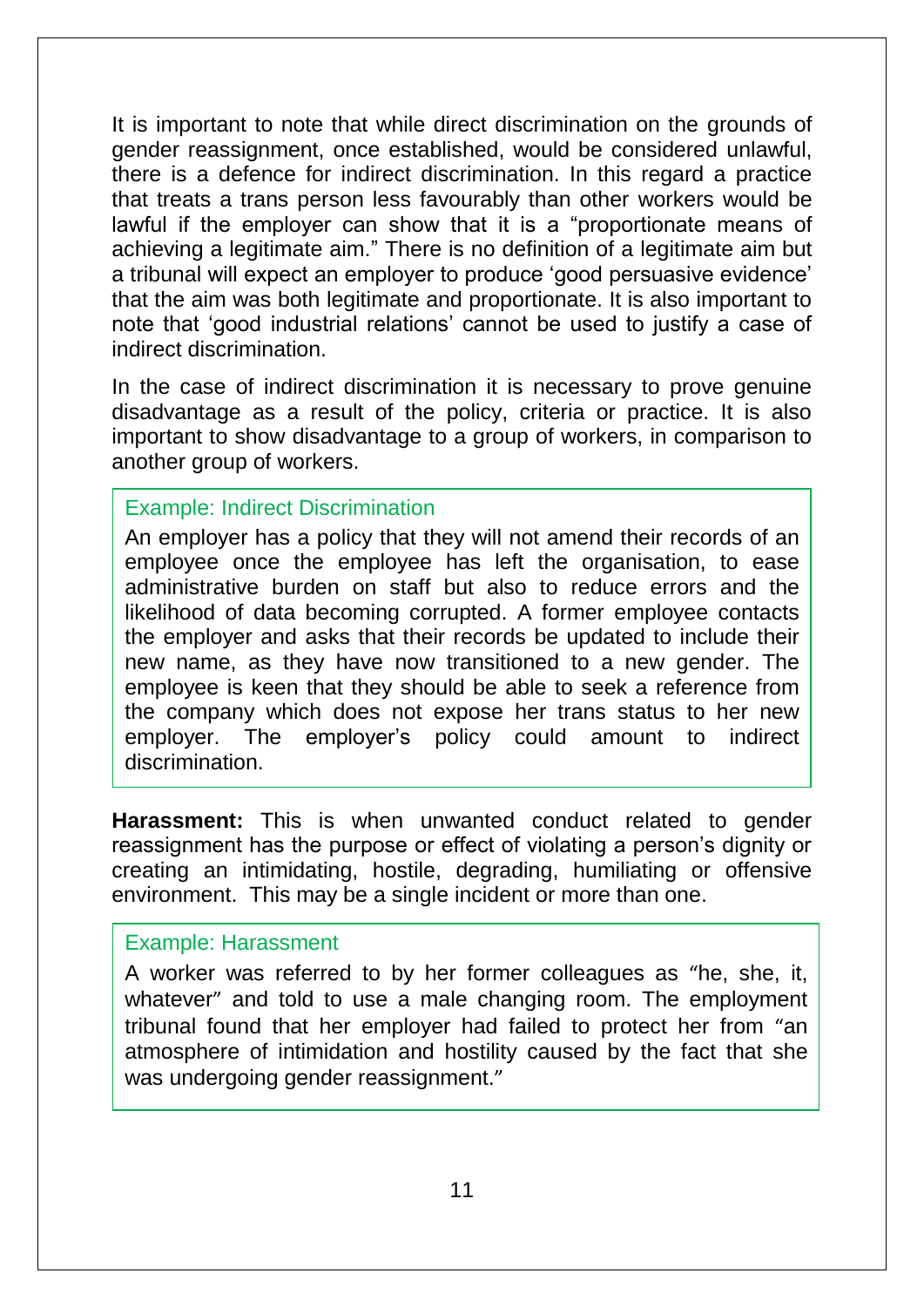**Victimisation:** this occurs when an employee who has made, or who supported, a complaint about gender reassignment discrimination is treated unfairly.

#### Example: Victimisation

A worker makes a complaint to his employer that a client routinely comes on site and makes jokes about a co-worker who is trans. The worker complains to his manager that the client is creating a hostile environment for their colleague and encouraging anti-trans comments to be made by other workers. In response the manager moves the worker to another department and makes it clear that the client is able to express whatever view they want. Despite the fact that the trans employee has never heard the comments, and the complainant is not trans themselves, this could still be victimisation on the grounds of gender reassignment.

## <span id="page-12-0"></span>**Occupational Requirement (OR)**

In limited circumstances a post may have a genuine occupational requirement for the worker to be a particular gender and this can sometimes have a negative impact on people with the protected characteristic of gender reassignment. Where a person has received a gender recognition certificate, they **must** be regarded as their acquired gender for the purpose of occupational requirements and no other exemptions can apply.

If a person is undergoing gender reassignment and has not received a gender recognition certificate then it may be lawful to apply certain additional restrictions. However an employer must assess each and every situation carefully and to act reasonably in all circumstances, for example by proposing alternative solutions, including through the reallocation of duties. Such limited circumstances could be where:

- The job involved the job holder carrying out intimate searches;
- The job involves the job holder working in a private home and "reasonable objection" to them having the post can be shown;
- On a temporary basis, exceptions may be applied during the transition process where accommodation has to be shared or the provision of personal care services to vulnerable individuals is given.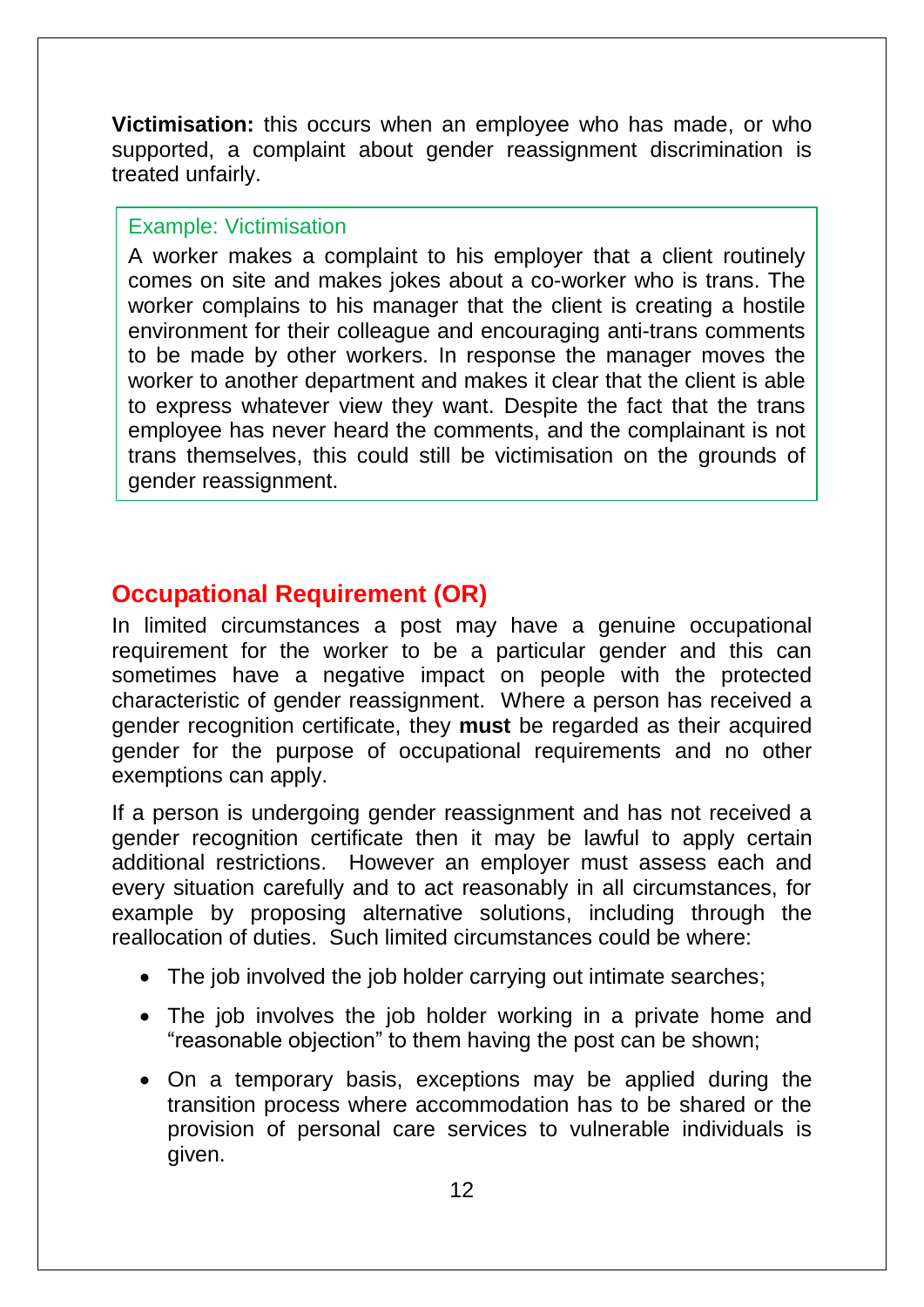However the law in this area is complex and it is advisable to seek legal advice on the specifics of individual cases and circumstances.

## <span id="page-13-0"></span>**Positive Action**

The Equality Act 2010 allows positive action but positive discrimination is illegal.

Since 2011, where an employer can show that there is an underrepresentation of people with a particular protected characteristic in their workforce, and where they have two equally qualified candidates for a vacancy, where one is from the under-represented group and the other is not, they are permitted to select a candidate from the underrepresented group.

Since there is very little monitoring of gender identity in UK workplaces, and no firm evidence of the size of the transgender population, it would be very difficult for an employer to demonstrate under-representation. The best available evidence indicates that 1% of the population experiences some degree of gender variance; however, many choose not to disclose their situation, or change their gender role. The employer would also have to be able to say with confidence the two candidates are 'equally qualified'.

Employers can engage in other forms of positive action, under the Equality Act, for example, placing job adverts where they are most likely to be seen by under-represented groups or offering extra training to people of under-represented groups, where a need has been identified positive action must always be proportionate to need.

## <span id="page-13-1"></span>**Public Sector Equality Duty (PSED)**

The Equality Act's PSED covers gender reassignment and states that organisations must have "due regard" to the need to eliminate discrimination, harassment, victimisation and any other prohibited conduct.

It is too soon to know whether the PSED has been employed with good effect for transgender people. However, the inclusion of "gender reassignment" as a protected characteristic in the Equality Act creates a big potential for trade unions to promote equality for trans workers and communities, and to extend this to employers who are working on public contracts.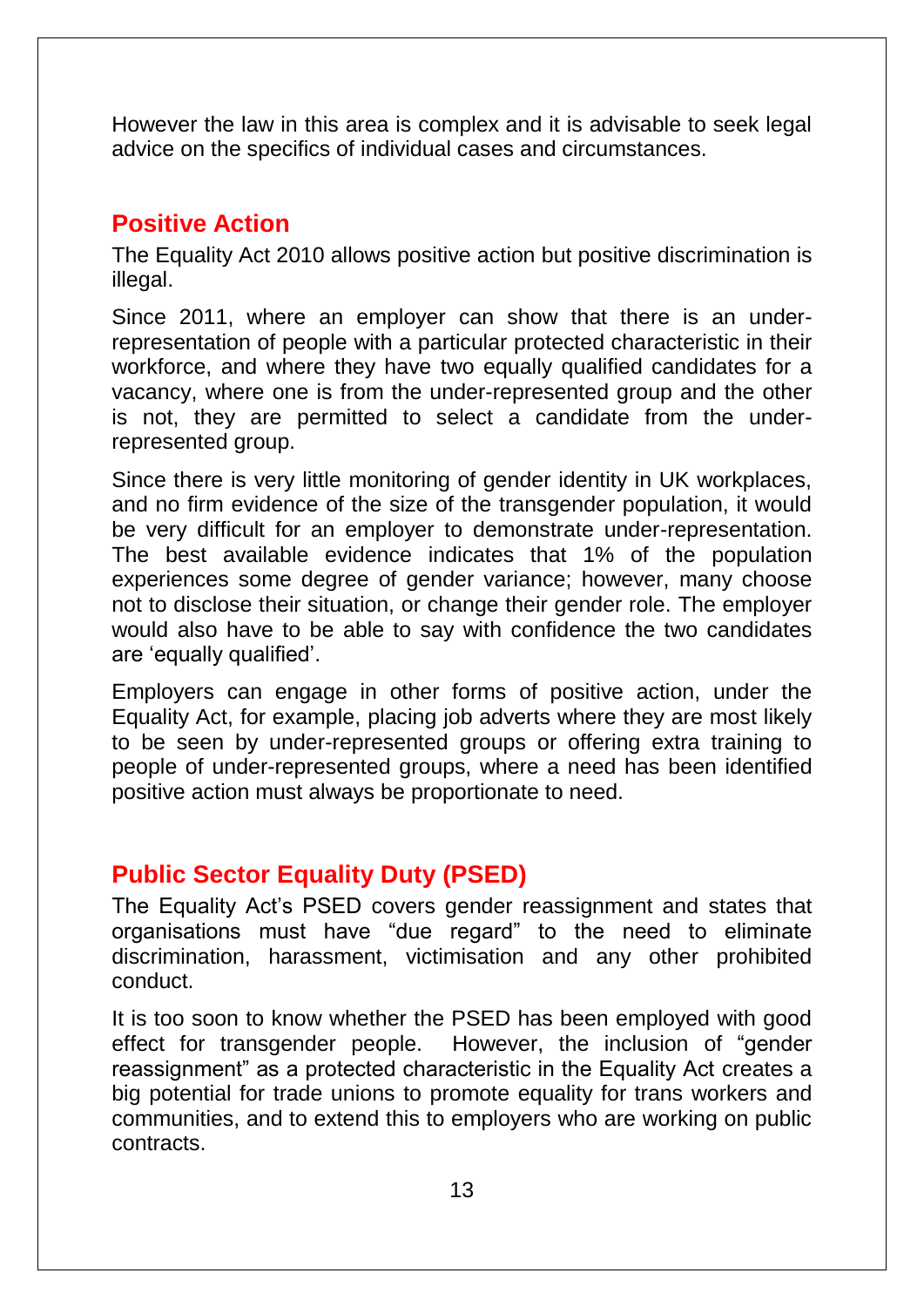The law requires public sector bodies to have "due regard" to the need to eliminate discrimination and harassment, to advance equality of opportunity, and to "foster good relations" between those sharing a particular characteristic and those who do not.

In order to carry out these duties in respect of 'gender reassignment', a public sector employer needs to have put in place policies that are sufficient to meet the requirements of the duty.

Where the employer only has a generic equal opportunities statement, for example, it should be possible to have them expand this to include specific commitments to each protected group. Then, in order to make the policy effective, it will be necessary to ensure that there is a training programme for those with management responsibilities.

Union reps working in and with public sector bodies and employers working on public contracts should negotiate to ensure the PSED is being implemented effectively.

Full guidance is available on the Equality and Human Rights Commission's website: [www.equalityhumanrights.com/advice-and](http://www.equalityhumanrights.com/advice-and-guidance/public-sector-equality-duty/)[guidance/public-sector-equality-duty/](http://www.equalityhumanrights.com/advice-and-guidance/public-sector-equality-duty/)

## <span id="page-14-0"></span>**Gender Recognition Act 2004 (GRA)**

Under the Gender Recognition Act, trans people who have been living permanently in their acquired gender for over two years can apply for a Gender Recognition Certificate (GRC) to confirm full legal recognition of their acquired gender and gain enhanced privacy protection. Applying for a GRC is optional and trans people do not require a GRC to change their name, title and gender on all UK identity documents and records, other than their birth certificates.

Anyone who gets a Gender Recognition Certificate (GRC) automatically qualifies for a new Birth Certificate upon application, as long as the birth was registered in the UK. Further information about the rules on applying for a GRC can be read at [www.grp.gov.uk](http://www.grp.gov.uk/) 

Crucially, the GRC gives trans people special protection of their privacy under the Gender Recognition Act. Anyone who acquires information in an official capacity about someone's trans status is liable to criminal proceedings if they pass that information to a third party without permission of the individual.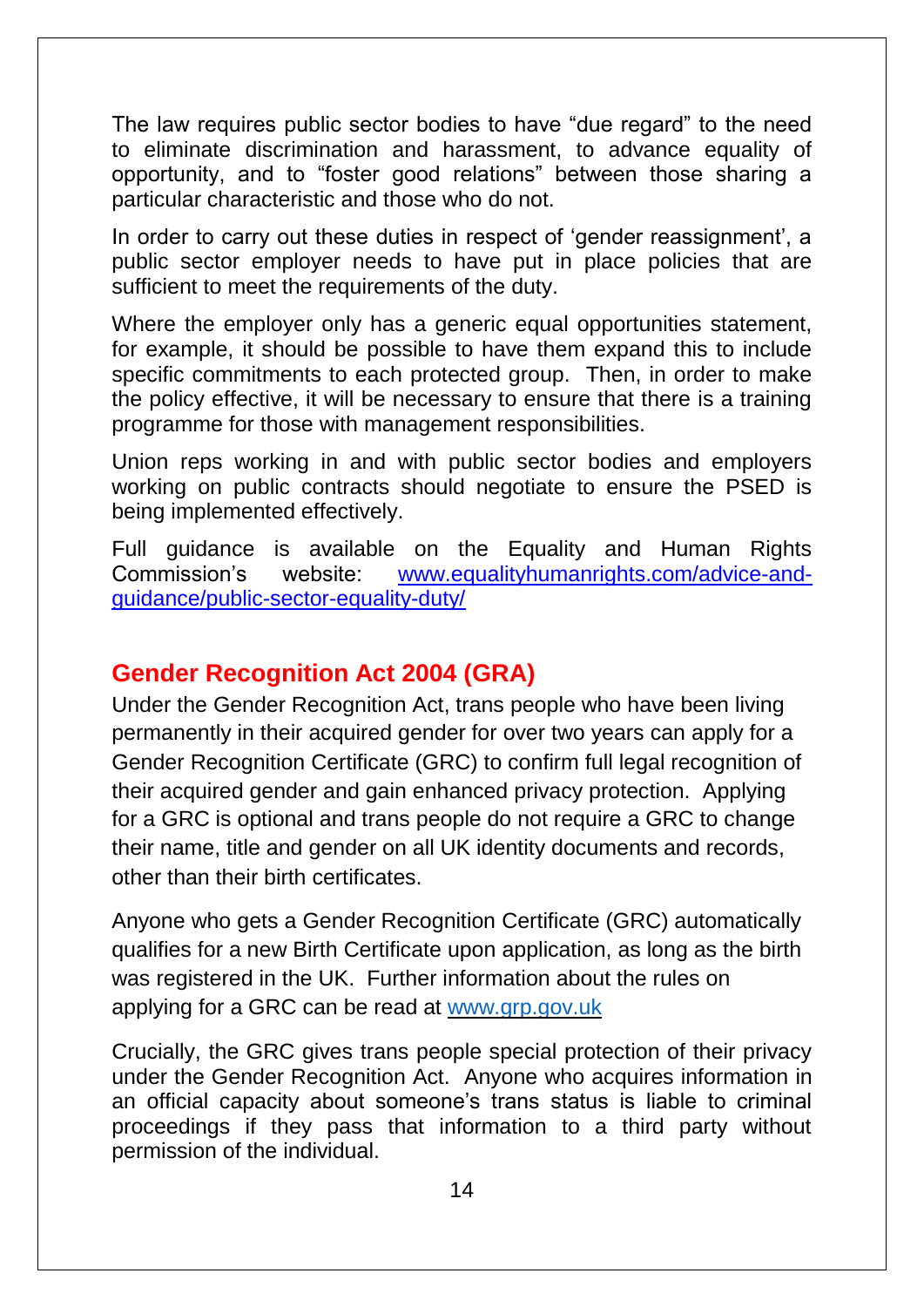So if an employer, line manager, colleague of union rep or official finds out about someone's trans status and tells anyone else on purpose or by accident and without the trans person's permission the perpetrator risks being prosecuted and fined. There are a small number of exceptions, including that it is lawful to provide the information to the police or to a lawyer.

## <span id="page-15-0"></span>**Human Rights Act 1998 (HRA)**

The HRA (Article 8) provides protection to trans people, mainly under the right to a private life. Courts have interpreted the concept of 'private life' broadly to cover, among other things, a person's right to express a gender identity, to live a particular lifestyle and to choose the way they look and dress.

Personal information (such as official records, photographs and letters) should be kept securely and not shared without the permission of the individual concerned.

In addition, the right to privacy states that there should be no interference by a public authority with a person's exercise of their right to a private life, unless a public authority is acting in accordance with the law.

Article 3 prohibits degrading treatment and Article 10 protects freedom of expression; both of these Articles may be applicable to trans people in certain circumstances.

## <span id="page-15-1"></span>**Data Protection Act 1988 (DPA)**

Under the DPA, for the purposes of the legislation trans identity and gender reassignment constitute 'sensitive data'. Information relating to a person's trans status cannot be recorded or passed to another person unless conditions under Schedule 3 of the Data Protection Act for processing sensitive personal data are met.

**Remember** disclosing someone's trans status without their permission can be a criminal offence, whether you are an employer, employee, union member or union rep. You may also be 'outing' them which is unacceptable and can be seen as a form of harassment.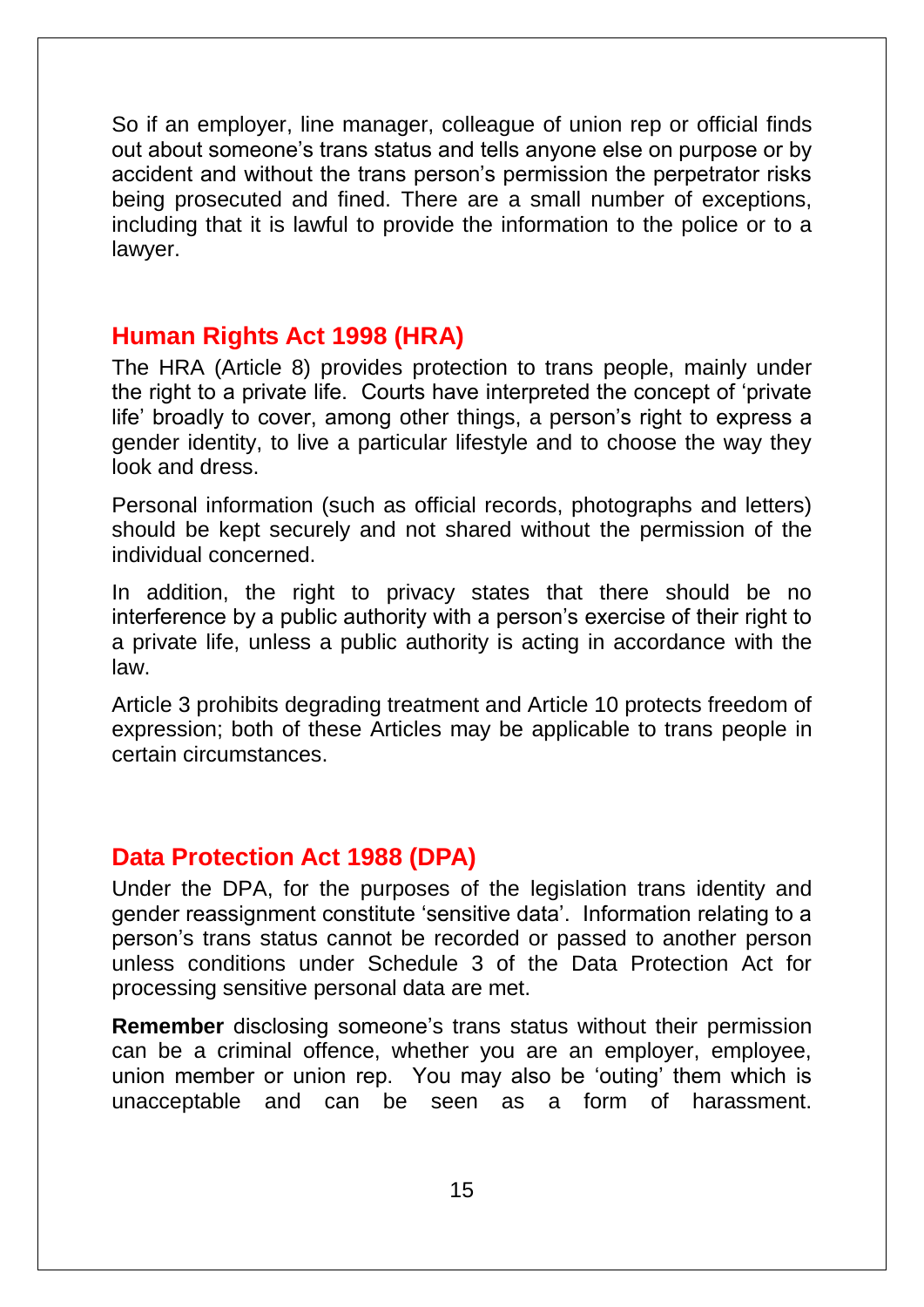#### <span id="page-16-0"></span>**Section 3: Issues at Work**

Trade Unions play a crucial role in ensuring discrimination against our trans members is prevented and a trans friendly environment is created in all workplaces.

If your union has dedicated Lesbian, Gay, Bisexual and Transgender regional and national structures, or other equality structures, union reps should make sure that information relating to these are available to members in their workplaces including displaying posters and offering leaflets that members can discreetly take home. If only general equality structures exist, it is essential that information on these make specific reference to trans equality. The nature of discrimination against trans members is such, that if it is not explicitly mentioned trans members may not feel that the structure is there to support them.

All reps have a responsibility to act in an approachable, non-judgemental and confidential way when dealing with trans members' issues, listening to the member and finding out what support they may need, and considering their options with regard to telling the employer and colleagues, remembering that each case is different and people's experiences of being trans can be different.

As the situation may not have arisen before, the rep should feel able to seek advice from their union equality officer, in accordance with their specific union structures. If union officers or officials feel that they need support dealing with trans issues, they can contact the STUC LGBT Workers' Committee on [hmartin@stuc.org.uk](mailto:hmartin@stuc.org.uk) for specific advice.

#### <span id="page-16-1"></span>**Timescale and Key Stages**

In order to be protected under the Act, there is no requirement for a trans person to inform their employer of their gender reassignment status. However, if a worker is proposing to undergo gender reassignment or is still in the process of transitioning, they may want to discuss their needs with their employer so the employer can support them during the process.

If this is the case, it is advisable for a trans member to discuss their plans with their employer and union rep in strict confidence at an early stage as possible, and agree a plan of action for the workplace covering, for example:

When and how colleagues (and clients, if relevant) should be told;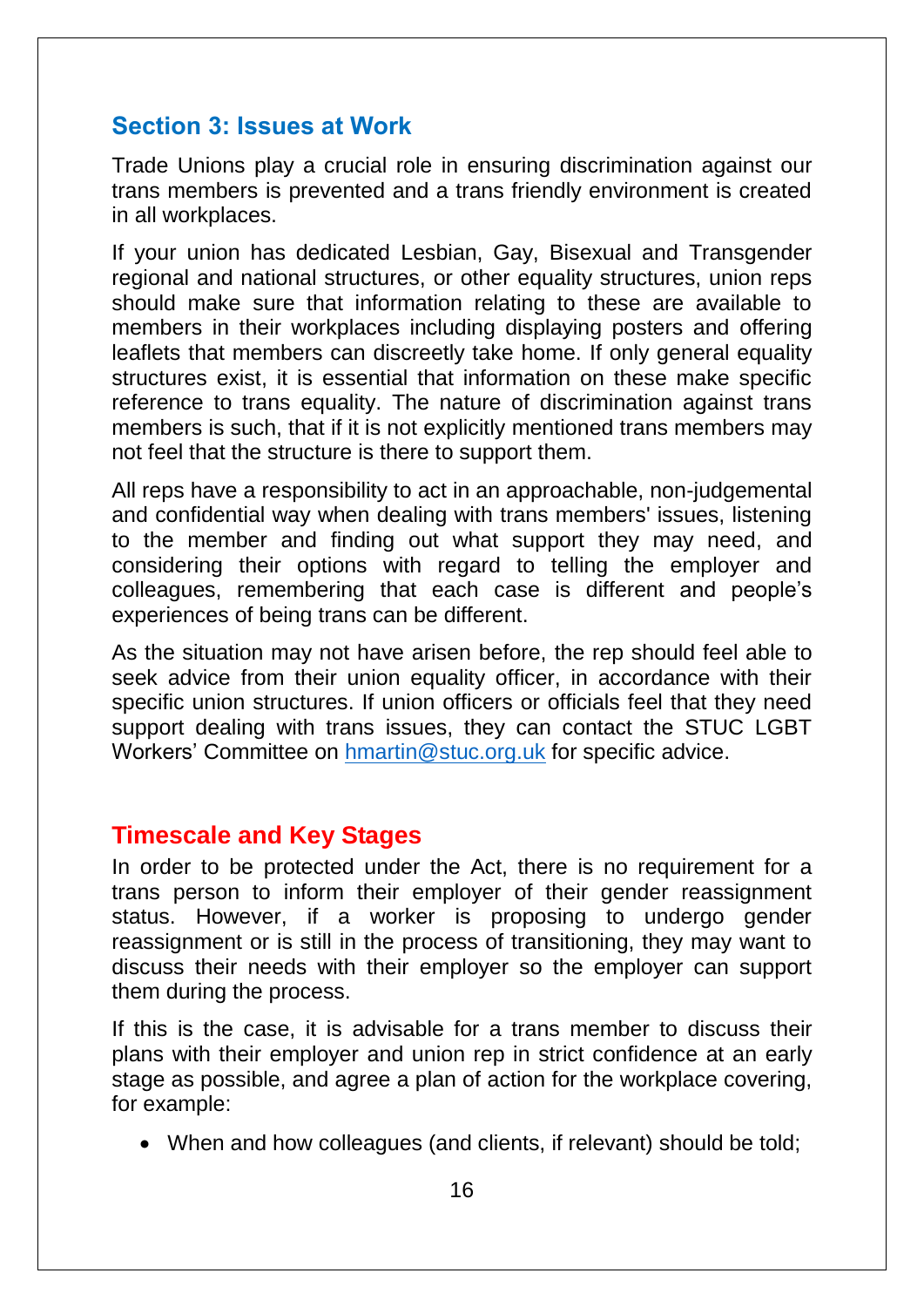- When records, names and pronouns should be changed;
- When and how much medical or other leave they will need to take;
- When a trans person commences to live in their acquired gender role on a full time basis they should be afforded the right to use the toilet facilities appropriate to the acquired gender role;
- Issues around dress code:
- Temporary redeployment.

All parties should be aware that waiting lists for medical treatment may delay anticipated timescales and that this is out of the control of the member.

## <span id="page-17-0"></span>**Telling colleagues**

The member may be happy to tell colleagues themselves but it is important that the employer offers and is prepared to do this. The union can support the employer in this by providing support and information sessions to workers more widely. However, whatever actions are taken, the wishes of the member should be paramount, and they should feel comfortable with, and informed about, any actions taken.

A face-to-face meeting with colleagues may be difficult but may break the ice, alternatively the employer could issue a written statement. Ideally, any announcement should include the name and pronoun the person now wishes to be known by, and an understanding of the timescale involved. It is also important to understand who needs to know what and when. A companywide circular on day one may not be appropriate or necessary, while specific training and support may be necessary for those working with or managing the trans member on a daily basis. It is therefore necessary to consider the members wishes and to consider specific actions and timescales for different groups of workers and areas of work.

Appropriate trans equality awareness training is helpful so staff and colleagues are not left with questions that weigh on their minds or make them uncomfortable when interacting with their trans colleague. Also, managers have to be aware that it should not be left to the trans member to answer everyone's questions. Again the union can play a key role in this area, by supporting not only the trans member but other members with any questions they may have.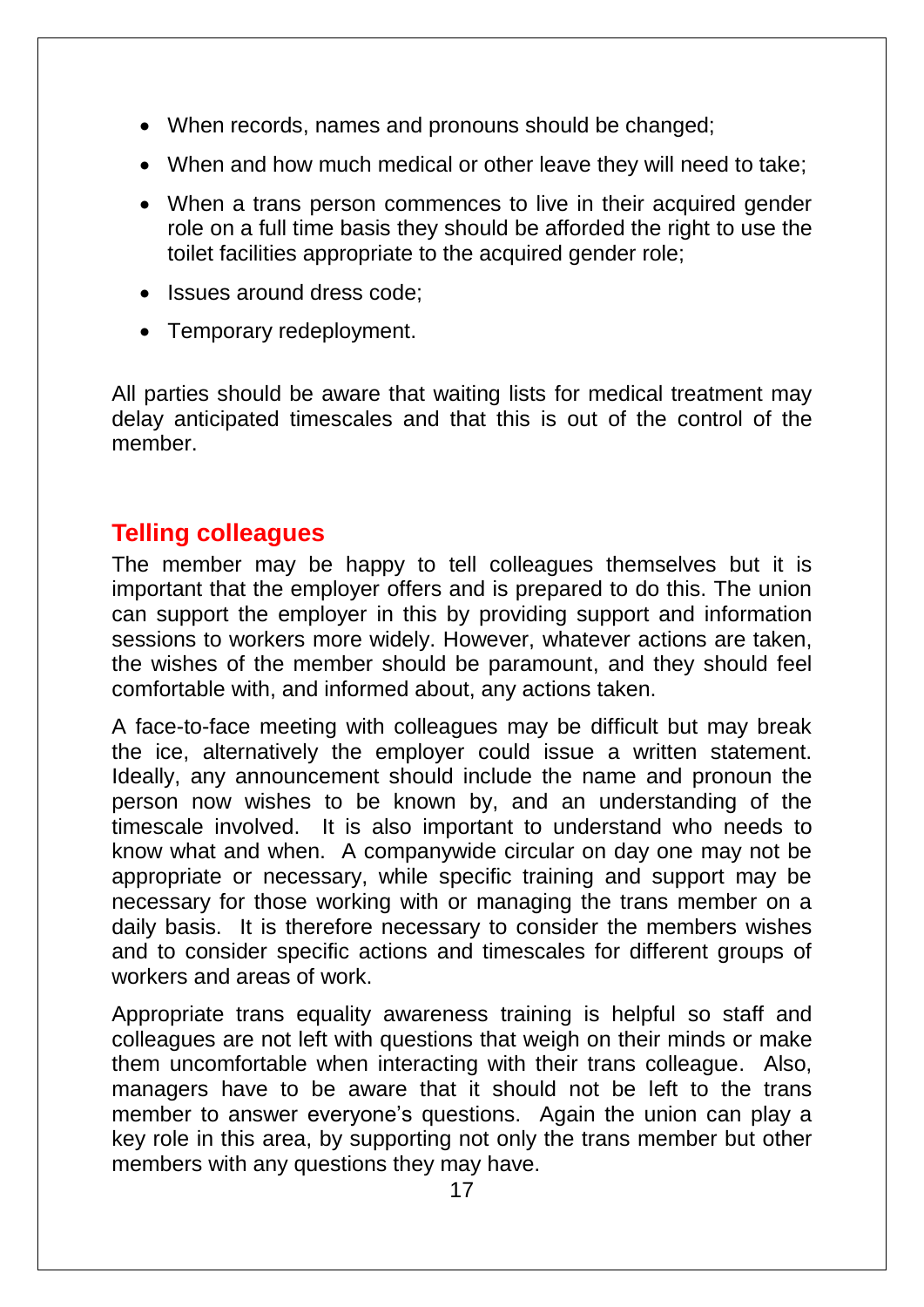It is the employer's responsibility to ensure that the trans employee is protected from harassment and they may need to remind staff of their equality policy and their dignity at work policy. Union reps should also ensure that policies explicitly cover trans equality issues. While it is important to encourage a positive environment in the workplace and to encourage a supportive atmosphere for the trans worker and their colleagues, it is also important to be clear that bullying and harassment will not be tolerated.

#### <span id="page-18-0"></span>**Medical leave**

There are currently only two NHS Gender Identity Clinics (GIC) in Scotland (the Sandyford GIC in Glasgow and the Chalmers GIC in Edinburgh) so the trans member may need a full day absence in order to travel a long distance to attend GIC appointments. A trans worker may need various periods of brief or longer medical leave depending upon what medical procedures they are undergoing (such as speech therapy, hair removal, hormone treatment and different surgeries). NHS waiting times can be extremely lengthy so it is not appropriate for an employer to insist that all desired medical procedures be completed within a certain timescale from the start of gender reassignment. Additionally, it is quite common for trans people to take a number of years to decide whether to undergo particularly complex or invasive surgeries.

The employer should not treat trans people less favourably for being absent from work for gender reassignment, even if it exceeds the normal allowance of sick leave. In terms of best practice, branches should seek to negotiate adequate paid time off, distinct from other sick leave. Gender reassignment treatment should not be regarded as optional or cosmetic. Time off should ideally be recorded separately from sickness absence and not used for absence management or monitoring purposes by the employer.

<span id="page-18-1"></span>The trans member undergoing transition may also wish to take a short period of leave before coming back to work in their new gender.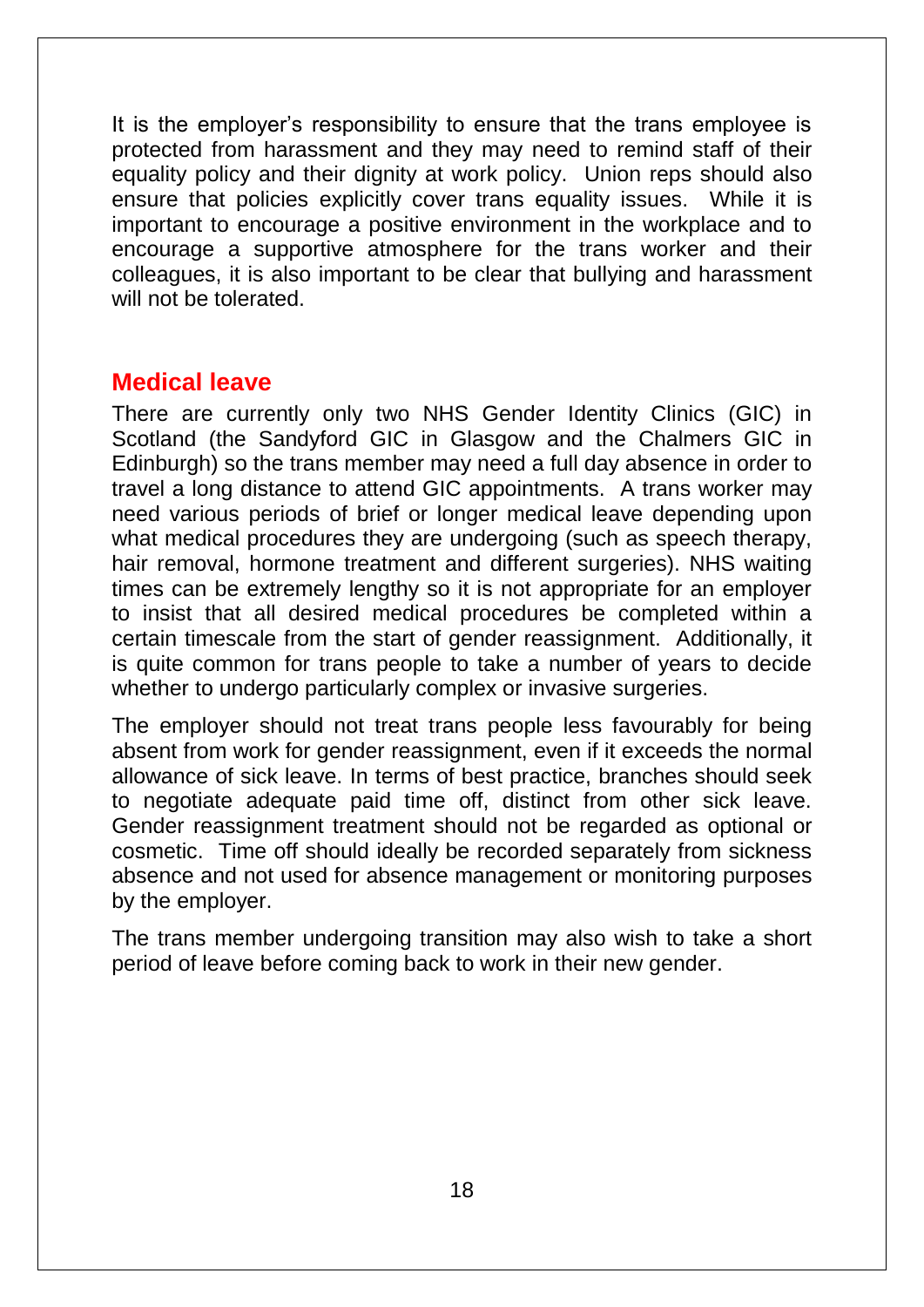## **Changing records**

The employer should update all records and references in agreement with the employee. They will need to identify the point at which the individual's new gender status is formally established in terms of the employer's personnel records, and any consequent alterations (for example, security passes, the individual's choice of name for directories, email addresses etc). The right of the individual to maintain the confidentiality of their previous identity needs to be secured as part of this stage.

Many employers keep individual records for long periods and it needs to be organised such that access to past records that reveal the individual's previous gender identity is strictly controlled and limited on a 'need to know' basis.

Long-standing employment records and any other paper records that indicate a previous name and gender status should be kept separately from other personnel files, under lock and key. They should be kept in double sealed envelopes with the name of one or two particular individuals who may have access when strictly necessary. IT records must be password protected again with only one or two individuals holding the password. The named individuals should then still seek permission from the trans member, if possible, before these records are accessed, and in each instance they should explain why they need access.

Currently pension and insurance schemes may need to be informed by the employer, this should be done in consultation with the member. Any records that shows the details associated with the member's transition should only be available on a strictly 'need to know basis'.

#### <span id="page-19-0"></span>**Harassment**

<span id="page-19-1"></span>Harassment of trans workers and service users is unlawful under the Equality Act 2010. Employers must make sure that there is zero tolerance towards harassment of trans workers. This is especially important, as trans members can be particularly vulnerable to abuse, harassment and bullying in the workplace. Trade union reps will need to negotiate a harassment policy that specifically includes gender identity.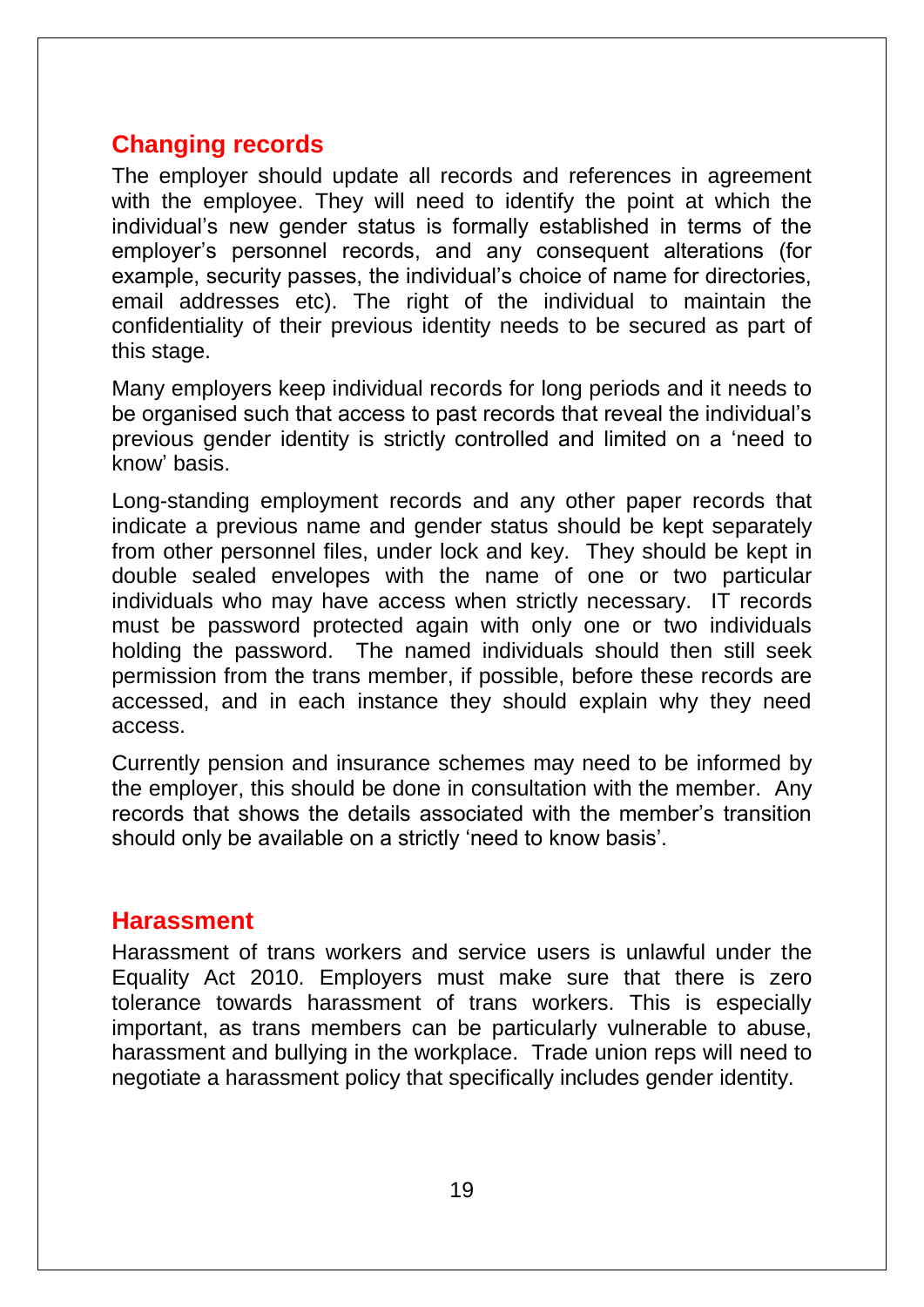#### **Disclosure**

The trans member's wishes should be fully respected and it should be their decision as to what they wish to be disclosed about their present or previous identities. Union reps need to ensure, through negotiations, that disclosure is not made without the express permission of the member. This becomes particularly important when providing a reference if the member decides to leave their job. Disclosing any such information without the consent of the trans member can be a criminal offence.

The Gender Recognition Act (GRA) gives trans people certain privacy rights. Under GRA, anyone who passes information about someone's trans status without their permission is liable to criminal proceedings. This includes a trade union representative who might pass information to, for example, an employer or other union officials.

If the trans member requires a Disclosure Scotland check they, or their union rep, should read this guide produced by Disclosure Scotland [http://www.disclosurescotland.co.uk/publications/documents/ARTICLE-](http://www.disclosurescotland.co.uk/publications/documents/ARTICLE-TRANSGENDER.pdf)[TRANSGENDER.pdf](http://www.disclosurescotland.co.uk/publications/documents/ARTICLE-TRANSGENDER.pdf)

If they require any further assistance they should contact Disclosure Scotland's helpline on 0870 609 6006 and ask to speak to the Operations Manager.

## <span id="page-20-0"></span>**Redeployment**

During the process of transition, the member may wish to be redeployed on a temporary or permanent basis. If redeployment does take place it should be at the request of the member and a member should also be able to transition in their current role if they so desire. Union reps need to support the member to discuss this process with the appropriate manger.

<span id="page-20-1"></span>If there are issues of physical strength (male to female trans people may experience a decrease in muscular strength) then the employer could provide equipment which would make the work easier for all employees.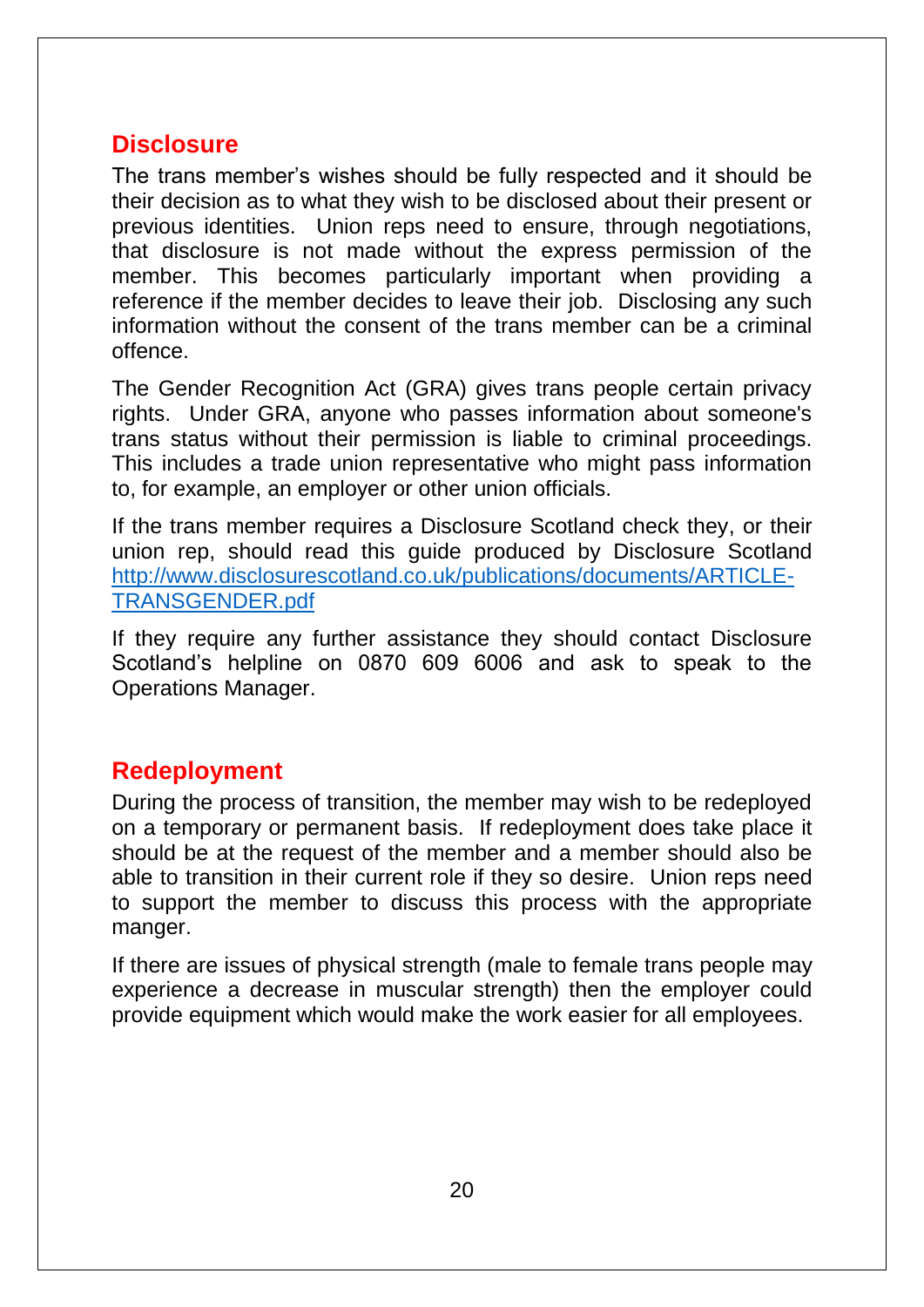#### **Dress code**

The employer should be flexible regarding dress code, including the wearing of make up and jewellery, etc and should understand that, for the employee changing their appearance gradually is an important part of the real life test. It is also important that the trans member decides when it is comfortable for them to change into the uniform appropriate for their gender.

The employer should pay for any new uniforms, and should not treat the employee any less favourably than other groups.

#### <span id="page-21-0"></span>**Use of facilities**

This is often one of the most contentious issues. Whilst a trans person is likely to want to use the facilities of their chosen gender such as toilets, showers or changing rooms, their colleagues may find this difficult to accept. It is important to remember that the employer has a duty to dispel prejudice amongst employees.

Whilst an employee may be willing to use separate, unisex or accessible facilities, they should not be compelled to do so, and if forced to do so this may constitute discrimination regardless of whether they decide to undergo any medical interventions as part of their process of gender reassignment. Good practice is that once the trans member is living full-time in their acquired gender they are treated as that gender and should have the right to use the appropriate facilities.

#### Example: Supporting Transition

A trans member was working in the chemicals industry, and the trade union rep spoke to their colleagues about their concerns, giving them an opportunity to ask questions they might not have felt comfortable discussing with the member. This was particularly useful in alleviating concerns about the member using female toilet facilities, which was then agreed by all parties.

Management were supportive of the member's situation and bought a piece of loading equipment to help her carry on her job following a loss of upper body strength (a side effect of treatment) - the equipment benefited everyone in the workplace.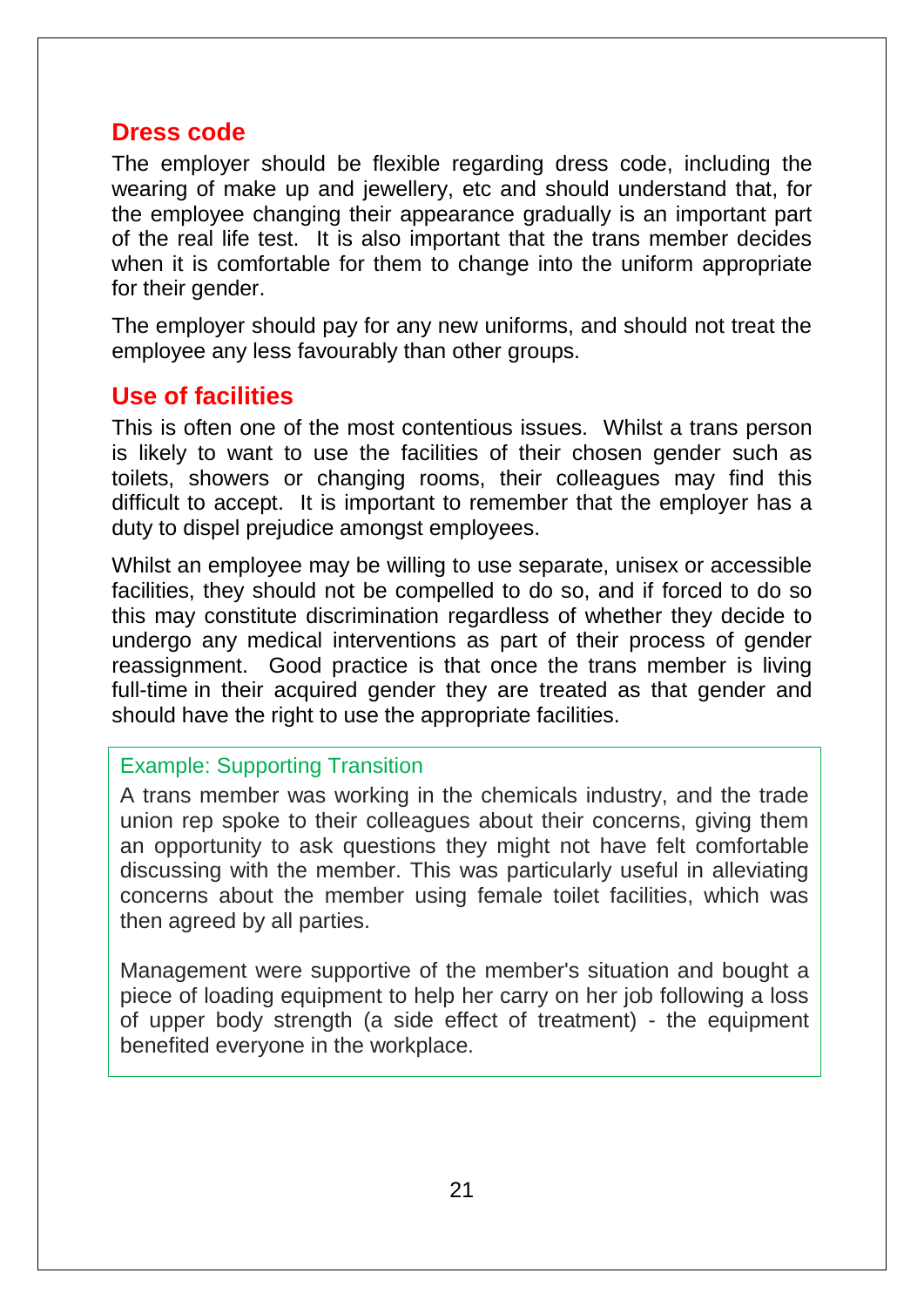Where the member undergoing part of a gender reassignment process has a non-binary gender identity they may request to use gender neutral facilities. This should be permitted and allowed to continue long-term if required by the non-binary trans member. They may use individual accessible facilities already in existence or the employer may decide to re-designate previously single sex facilities to gender neutral facilities, providing sufficient privacy features exist and sufficient single sex facilities continue to remain. Good practice is for any gender neutral facilities created (beyond existing accessible facilities) should be available for all employees to choose to use and not designated solely for trans employees.

#### <span id="page-22-0"></span>**Pensions and retirement age**

There are still some differences in pension entitlements and retirement ages by gender. The main difference is that men reach pensionable age at 65, while some women reach pensionable age at 60. These inequalities have started to disappear since April 2010, but the equalisation process will not be complete until 2020.

Everyone born since April 1955 receives their state pension at 65. But women born before 1950 can still claim state pension at 60. Trans people without a Gender Recognition Certificate are paid their state pension according to the gender recorded at birth.

If a trans member retires earlier or later than others of their gender because of their legal sex, trade union reps should ensure the employer keeps the reason for this confidential.

When a Gender Recognition Certificate has been issued, trans members can claim the State Pension when they reach the State Pension age appropriate to their acquired gender.

In the case of company pensions, trade union reps need to negotiate the best option for the trans member who has changed their gender. The member should, at a minimum, be treated as the member of their acquired gender from the date when they transitioned. Employers registering workers for corporate insurance and benefits policies need to check with their underwriters if they need to provide information about any trans workers status. Some insurers may automatically invalidate a policy if the trans status of a person without a Gender Recognition Certificate is not disclosed.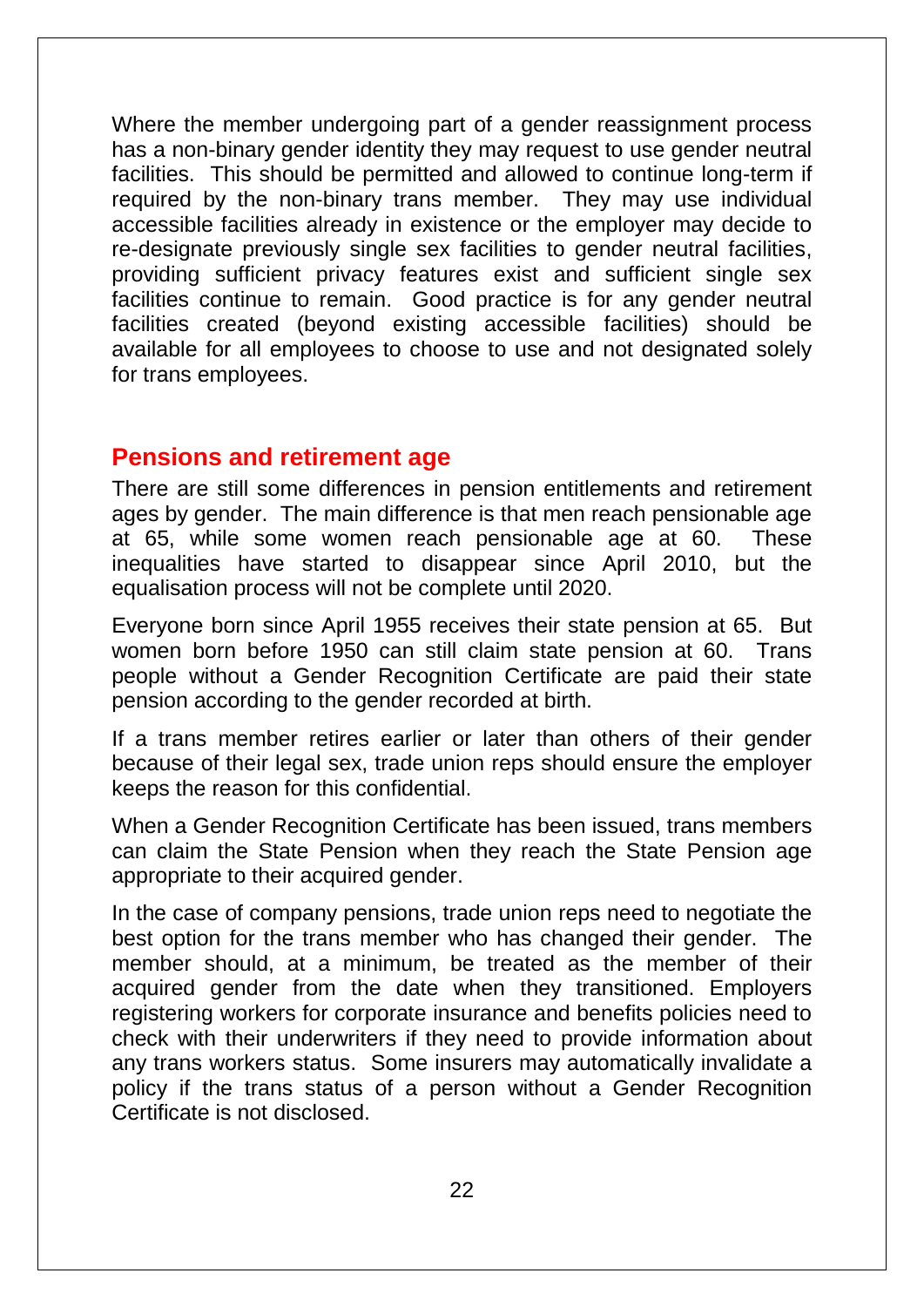Trade union reps should ensure that the employer gets written consent from the member before disclosing information; and that the information is provided in confidence. If the employer doesn't know about the workers trans status, the obligation to disclose this to the insurer passes to the worker.

#### <span id="page-23-0"></span>**Recruitment and selection**

Trade union reps should work with employers to ensure they have fair recruitment and selection processes. Particular areas that will need to be looked at are advertising, interview and selection.

Adverts should be placed in LGBT media and should include equal opportunities commitments / statements e.g. applications from trans people are welcome.

A trans job applicant is under no obligation to disclose their situation at interview, nor should this question ever be asked. However, if they do choose to talk about it, it would be unlawful to use this as a reason for not offering them the job. Similarly, it is unlawful to dismiss someone for not disclosing their gender history, or for disclosing this at a later date.

## <span id="page-23-1"></span>**Monitoring**

Trans monitoring is an issue that needs to be given clear consideration by the employer and the union and staff should be consulted beforehand.

It is important that the reason for monitoring is clearly outlined by the employer and again in consultation with the union. Trade union reps need to find out the purpose of collecting this data, how it will be interpreted, what it will be used for, and what action will be taken as a result. Also, how the data is going to be collected, who will be responsible for processing it, how and where it will be stored and reported.

Confidentiality is paramount in safeguarding this data and this should be made clear to all concerned. As stated before under the Gender Recognition Act 2004, it is a criminal offence to pass on information acquired 'in the course of official duties' about someone's gender recognition without their consent.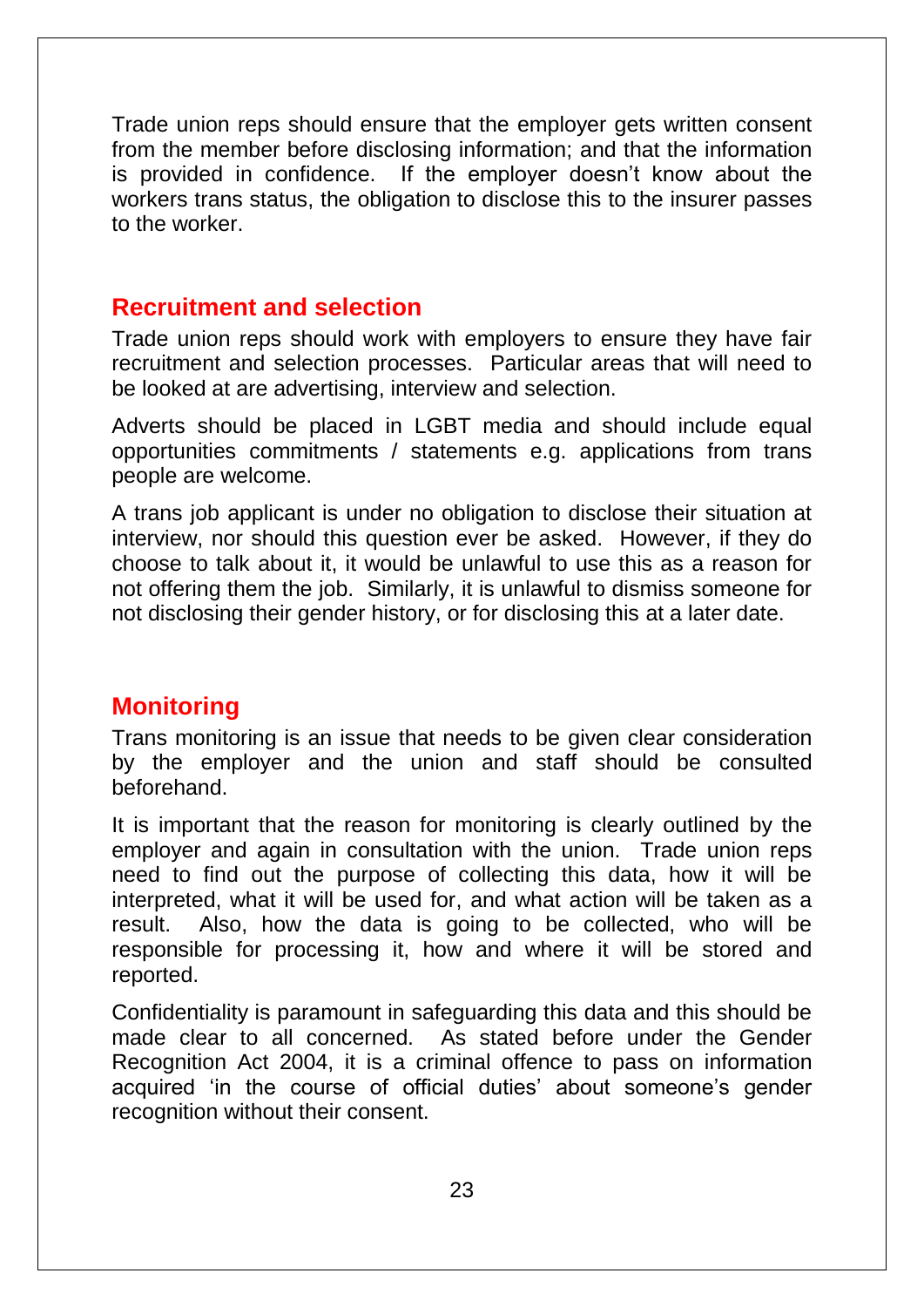Caution is needed in the reporting of this data so as not to 'out' any members and this is especially important in smaller workplaces. However, in larger organisations if reports on the data break people down to departments or sections then it can still 'out' people.

The Employment Statutory Code of Practice emphasises confidentiality and recommends that for example, diversity statistics should not be linked to IT-based personnel records that indicate grade or job title.

<span id="page-24-0"></span>One suggestion for the phrasing of the question in the form is 'Have you ever identified as a trans person' which has to be a question on its own. Simple tick boxes can be provided for the answers 'Yes' 'No' and 'Prefer not to say'. To decide on the best form of questioning trade union reps need to consult with all members or only trans members, if possible.